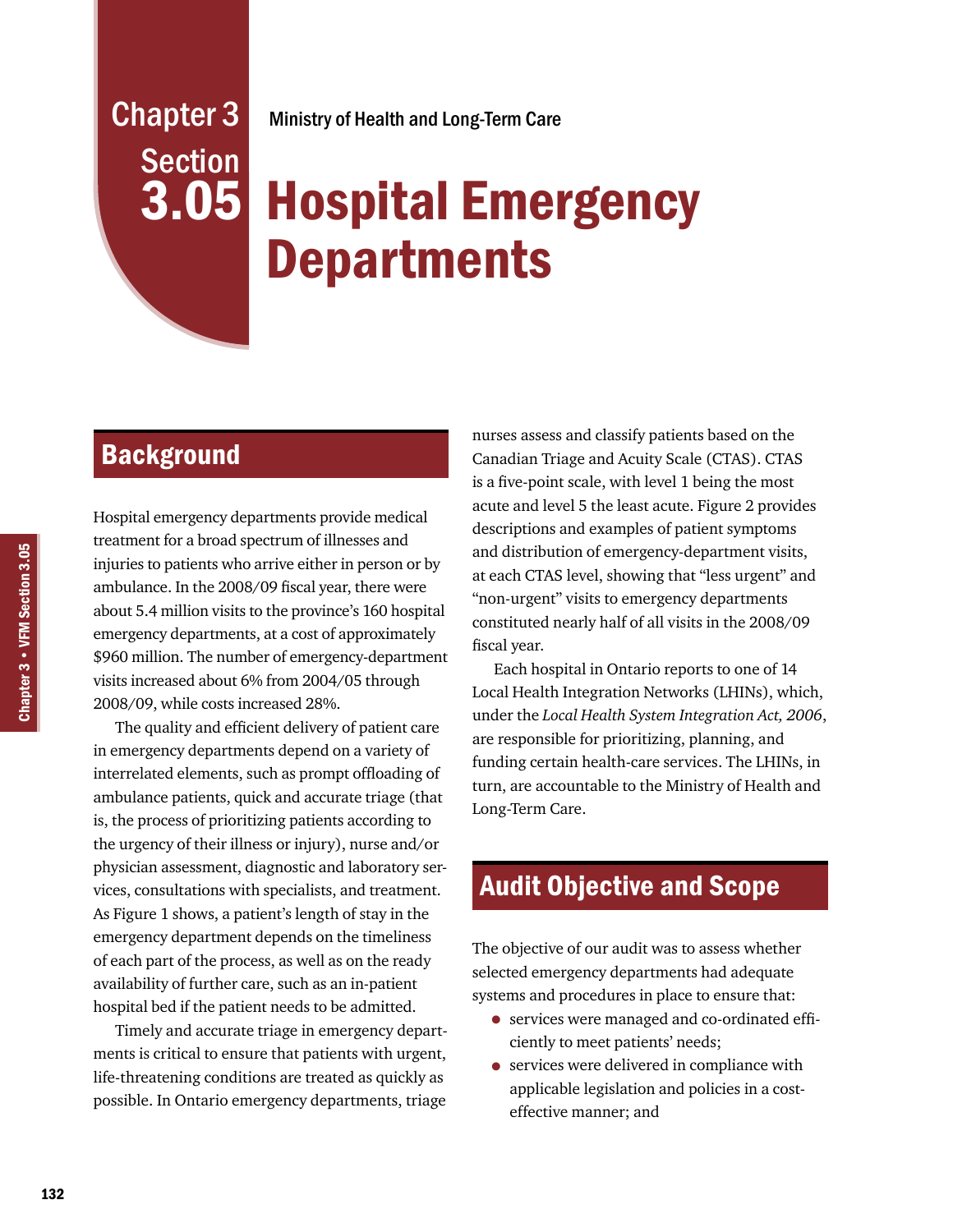

Figure 1: Patient Flow through an Emergency Department

Figure 1: Patient Flow through an Emergency Department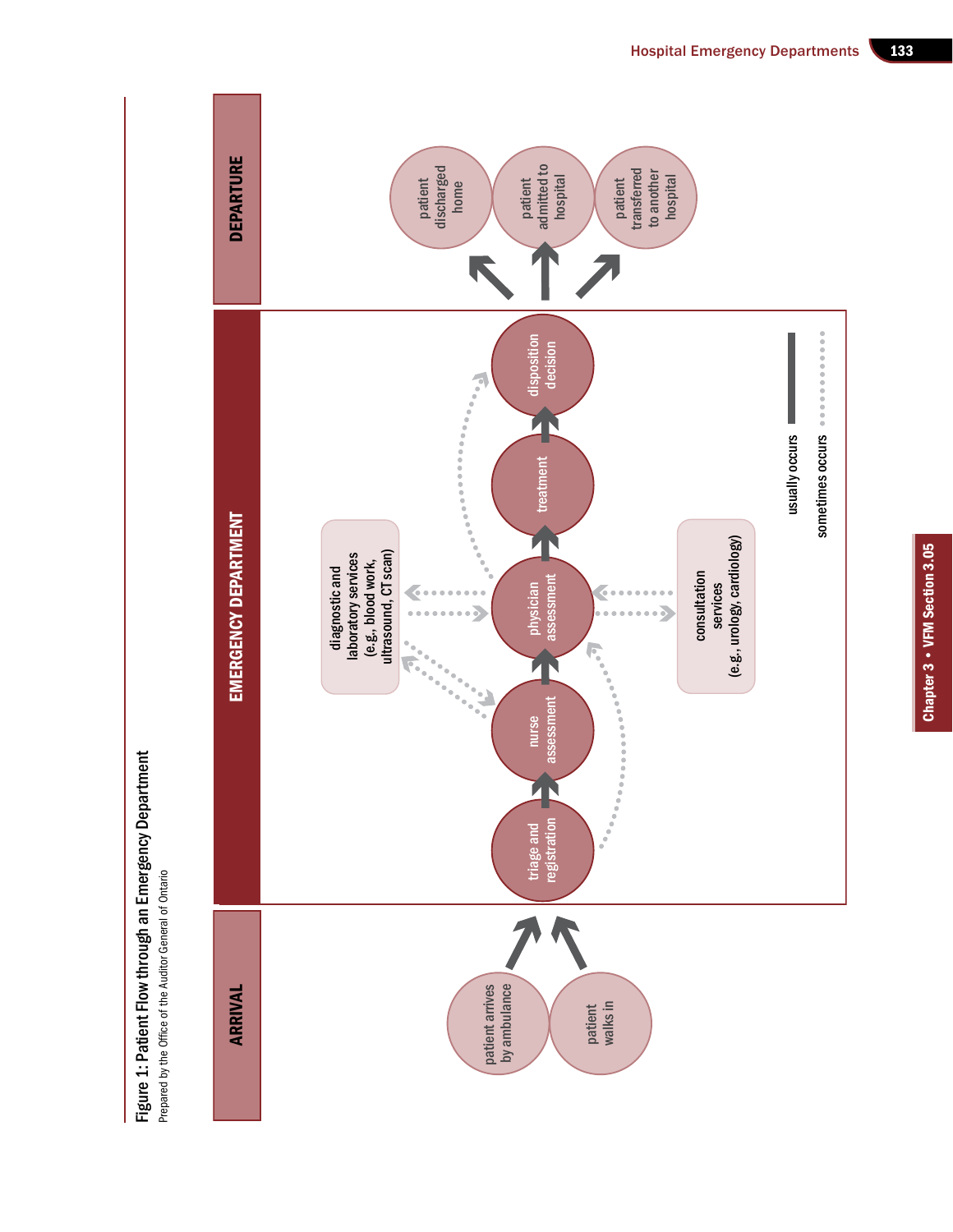• performance was reliably measured and reported.

We conducted our audit work at three hospitals of different sizes that provide services to a variety of communities: Hamilton General Hospital, Scarborough General Hospital, and Southlake Regional Health Centre, located in Newmarket. To obtain additional information from a representative sample of emergency departments across all 14 of the province's LHINs, we sent a survey to 40 hospitals of varying sizes. About two-thirds of these hospitals responded. We also surveyed all 14 ambulance Emergency Medical Services (EMS) providers that had received funding from the Ministry of Health and Long-Term Care (Ministry) specifically targeted to help reduce emergency-department wait times. Ten of these EMS providers responded.

In conducting our audit, we reviewed relevant files and administrative policies and procedures; interviewed appropriate hospital and ministry staff; reviewed relevant research, literature, and best practices in other jurisdictions; and met with representatives from the EMS providers that serve the catchment areas of the three hospitals we visited. We also reviewed information from the Ministry's Wait Time Strategy and interviewed staff from Cancer Care Ontario, which is responsible for managing data on emergency-department wait times. In addition, we engaged on an advisory basis the services of independent consultants with expert knowledge in emergency-department operations.

We did not rely on the Ministry's internal audit service team to reduce the extent of our audit work because it had not recently conducted any audit work on hospital emergency departments.

## **Summary**

Overcrowding and long waits in hospital emergency departments have been common complaints for a number of years. Both impact the quality of patient care.

## Figure 2: Canadian Triage and Acuity Scale (CTAS) Levels and Emergency-department Visits, by Level, 2008/09

Source of data: CTAS Implementation Guidelines and Ministry of Health and Long-Term Care

|                |               |                                                                                                                | $%$ of              |
|----------------|---------------|----------------------------------------------------------------------------------------------------------------|---------------------|
|                |               | <b>Examples of</b>                                                                                             | <b>Emergency</b>    |
| <b>Level</b>   | <b>Acuity</b> | <b>Patient Symptoms</b>                                                                                        | <b>Dept. Visits</b> |
| 1              | resuscitation | • cardiac and/or<br>pulmonary arrest<br>· major trauma<br>(severe injury and<br>burns)<br>• unconscious        | 0.6                 |
| $\overline{2}$ | emergent      | • chest pain with<br>cardiac features<br>• stroke<br>• serious infections                                      | 12.9                |
| 3              | urgent        | • moderate abdominal<br>pain<br>· moderate trauma<br>(fractures,<br>dislocations)<br>• moderate asthma         | 39.0                |
| 4              | less urgent   | • constipation with<br>mild pain<br>$\bullet$ ear ache<br>• chronic back pain                                  | 39.0                |
| 5              | non-urgent    | • medication request<br>or dressing change<br>• sore throat<br>minor trauma<br>(sprains, minor<br>lacerations) | 8.5                 |

Our work at the three hospitals we visited, as well as the responses from the hospitals we surveyed, indicated that addressing emergency wait times has become a major focus at many Ontario hospitals. The public suspects that the main underlying causes are the inappropriate use of emergency departments by walk-in patients with minor medical ailments, and poor management by hospitals, including understaffing. Although these are contributing factors, our research indicated that the lack of available in-patient beds at the hospitals, requiring admitted patients to be housed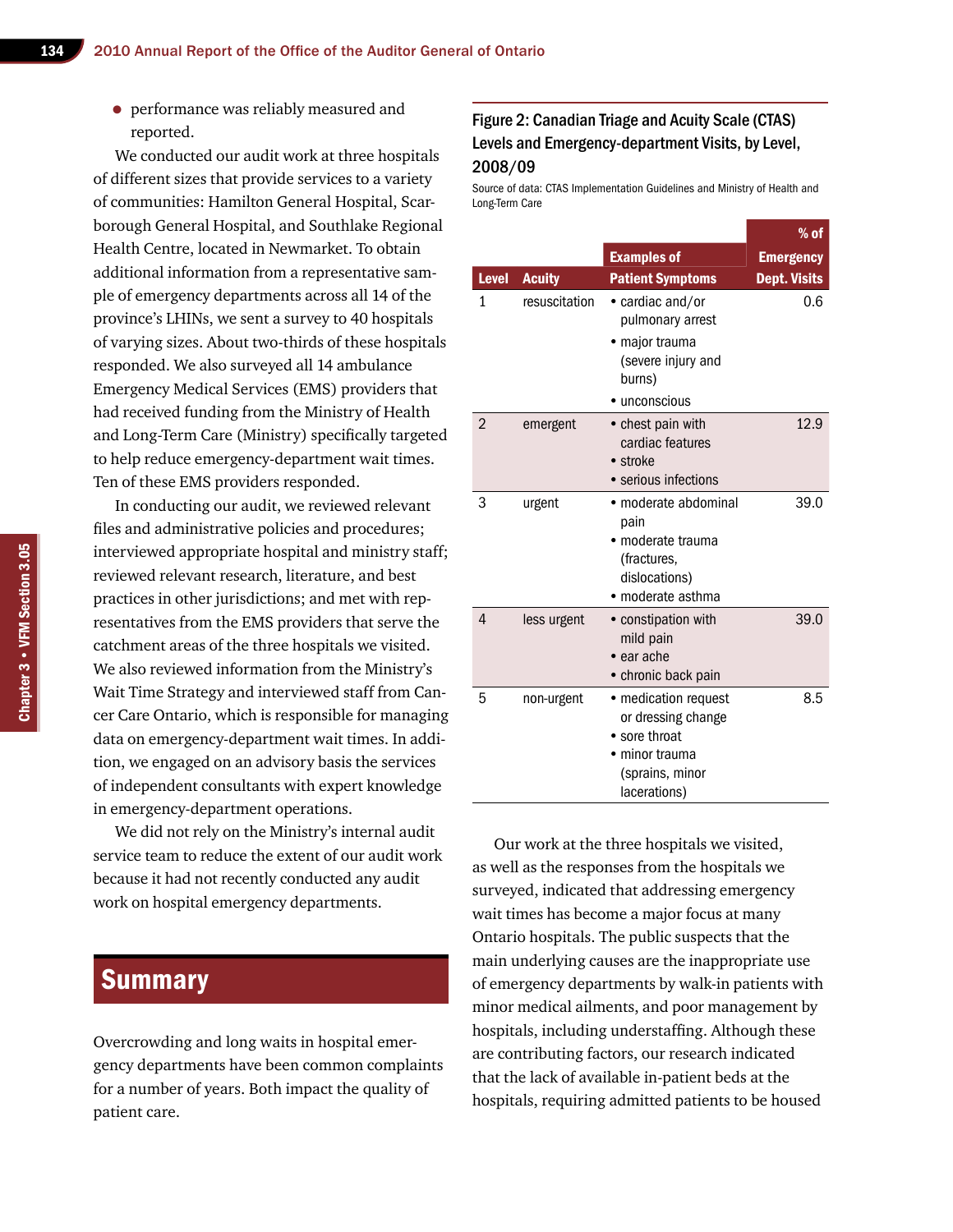in the emergency departments, may well have an even greater impact on overcrowding and long wait times. This lack of available in-patient beds is influenced by two main factors: hospital beds being occupied by patients who are awaiting alternative care in a community-based setting, and less-thanoptimal practices by hospitals in managing and freeing up in-patient beds.

The Ministry of Health and Long-Term Care is also well aware of the problem of long wait times in emergency departments and has sponsored expert panels and other initiatives to address this. As well, additional funding of \$200 million has been provided over the last two fiscal years (\$109 million in 2008/09 and \$82 million in 2009/10) to address the wait-time issue. However, significant provincewide progress has not yet been made in reducing emergency-department wait times.

Our visits to the three selected hospitals, survey of other hospitals, and review of literature and best practices also indicated that although hospitals are clearly seized with addressing the wait-time issue, there are steps that hospitals can take to better assess patient needs and improve patient flow.

Some of our most significant observations were as follows:

• Since April 2008, the Ministry has been publishing emergency-department length-of-stay data. At the time of our audit, emergencydepartment wait times had not yet shown a significant improvement and did not yet meet provincial targets. Although the length of time patients with minor conditions waiting in emergency departments almost met the four-hour target, emergency-department length of stay for patients with more serious conditions could be up to 12 hours, which was still significantly over the eight-hour target. According to a survey published by the Ontario Health Quality Council, in 2007, 47% of the people surveyed in Ontario waited more than two hours for treatment, about the same as the rest of Canada but far more than Australia, the United Kingdom, the United

States, and New Zealand and almost five times more than in Germany or the Netherlands.

- The Canadian Triage and Acuity Scale (CTAS) guidelines recommend that patients be triaged within 10 to 15 minutes of arrival at the emergency department, yet in all three hospitals we visited, some patients waited more than an hour to be triaged. We also noted that in about one-half of the files that were reassessed by the hospital nurse educators, the CTAS levels originally assigned by triage nurses were incorrect. Of these, the majority was under-triaged: in other words, triage nurses underestimated the severity of the patient's injury or illness.
- There were inconsistencies between the way EMS paramedics and emergency departments applied the CTAS guidelines, due in part to outdated training for paramedics. The discrepancies in applying the guidelines could impact which hospitals the ambulances should transport their patients to. Paramedics told us that they have been raising this issue with the Ministry for some time.
- The higher the triage acuity level, the sooner nurses and physicians should assess the patient and the sooner treatment should commence. Our review of files at the three hospitals indicated that high-acuity patients sometimes waited for over six hours after triage before being seen by nurses or physicians. The CTAS guidelines recommend maximum wait times before physician assessment. Provincially, actual times to physician assessment did not meet the CTAS-recommended times by a wide margin, especially for high-acuity patients in CTAS levels 2 and 3: only 10% to 15% of the patients in these levels were seen by physicians within the recommended timelines. The CTAS guidelines also prescribe when nurses should reassess a patient's condition, to confirm that there has been no deterioration. We noted that these timelines were often not recorded or adhered to.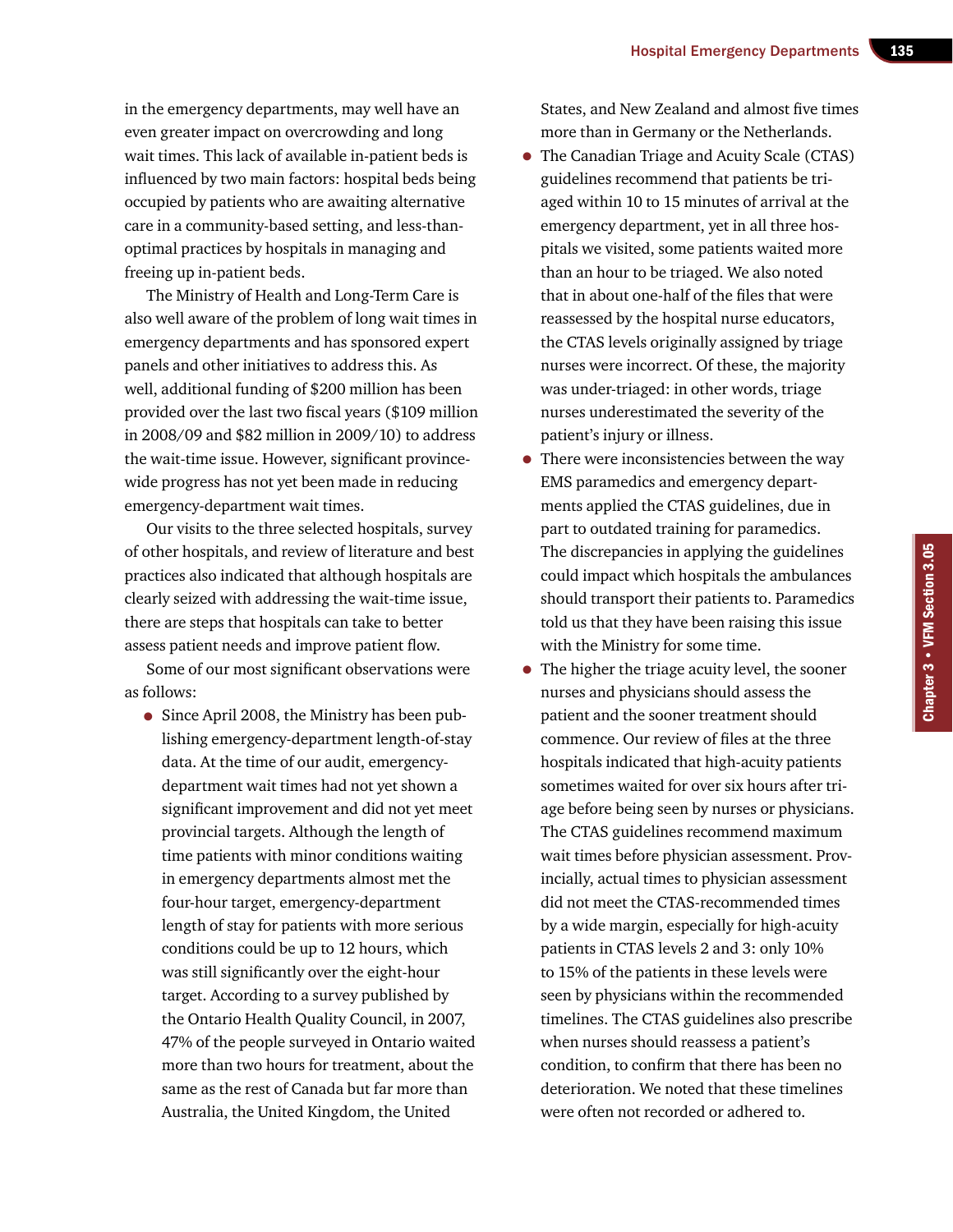- The effectiveness of emergency departments is heavily dependent on other hospital departments and specialists. At the three hospitals we visited, the timeliness of accessing specialist consultations and diagnostic services was having an impact on emergency patient flow. Also, over three-quarters of the hospitals that responded to our survey indicated that limited hours and types of specialists and diagnostic services available on-site were key barriers to efficient patient flow.
- Not being able to move patients requiring admission into beds in an in-patient unit is one of the key causes of delays in treating emergency-department patients. Across the province, from April 2008 to February 2010, time to in-patient bed did not improve significantly. At the time of our audit, emergencydepartment patients admitted to in-patient units spent on average about 10 hours waiting in emergency departments for in-patient beds, but some waited as long as 26 hours or more. We noted that delays in transferring patients from emergency departments to hospital beds frequently occurred because empty beds had not been identified or hospital rooms cleaned on a timely basis.
- Two of the three hospitals we visited had difficulty finding staff to fill nursing schedules, especially at nights and during weekends and holidays. They often incurred extra costs to pay nurses overtime. We found that a number of emergency-department nurses consistently worked significant amounts of overtime or took extra shifts, not only leading to additional costs but also increasing the risk of staff burnout. In one hospital, one nurse's annual overtime pay accounted for over half of her total earnings for nine consecutive years. For instance, in 2009/10, she earned \$157,000, of which \$90,000 was overtime pay. At another hospital, one nurse earned \$193,000 in 2009/10, due to extra shifts and overtime payments.
- Our review found that paramedics often had to stay in emergency departments for extended periods of time and care for their patients while they waited for an emergency-department bed or until emergency-department nurses could accept the patients. We noted cases where ambulance crews waited up to three hours for their patients to be attended to, resulting in fewer or on occasion no ambulances being available to respond to new emergency calls in the community.
- The opinion of the 2006 expert panel on Improving Access to Emergency Care was that diverting low-acuity patients would only minimally reduce the demand for emergency departments and only minimally impact wait times. However, we noted that, provincewide, about half of emergency-department visits were made by patients with less urgent and non-urgent needs, who could have been supported by other alternatives such as walkin clinics, family doctors, and urgent care centres. We estimated that such patients took up 30% of emergency-department physician time, which could have been spent on patients with more urgent conditions.

## summary of hospitals' Overall **RESPONSE**

Overall, hospitals generally agreed with our recommendations and felt that they reflected opportunities for improvement while recognizing the pressures and issues faced across the system.

#### Overall Ministry Response

The Ministry is committed to working with the LHINs, hospitals, and others on ways to improve the performance of emergency departments (EDs) across Ontario. Progress has been made, but more work is obviously needed.

The latest available information, from June 2010, indicated that 84% of patients with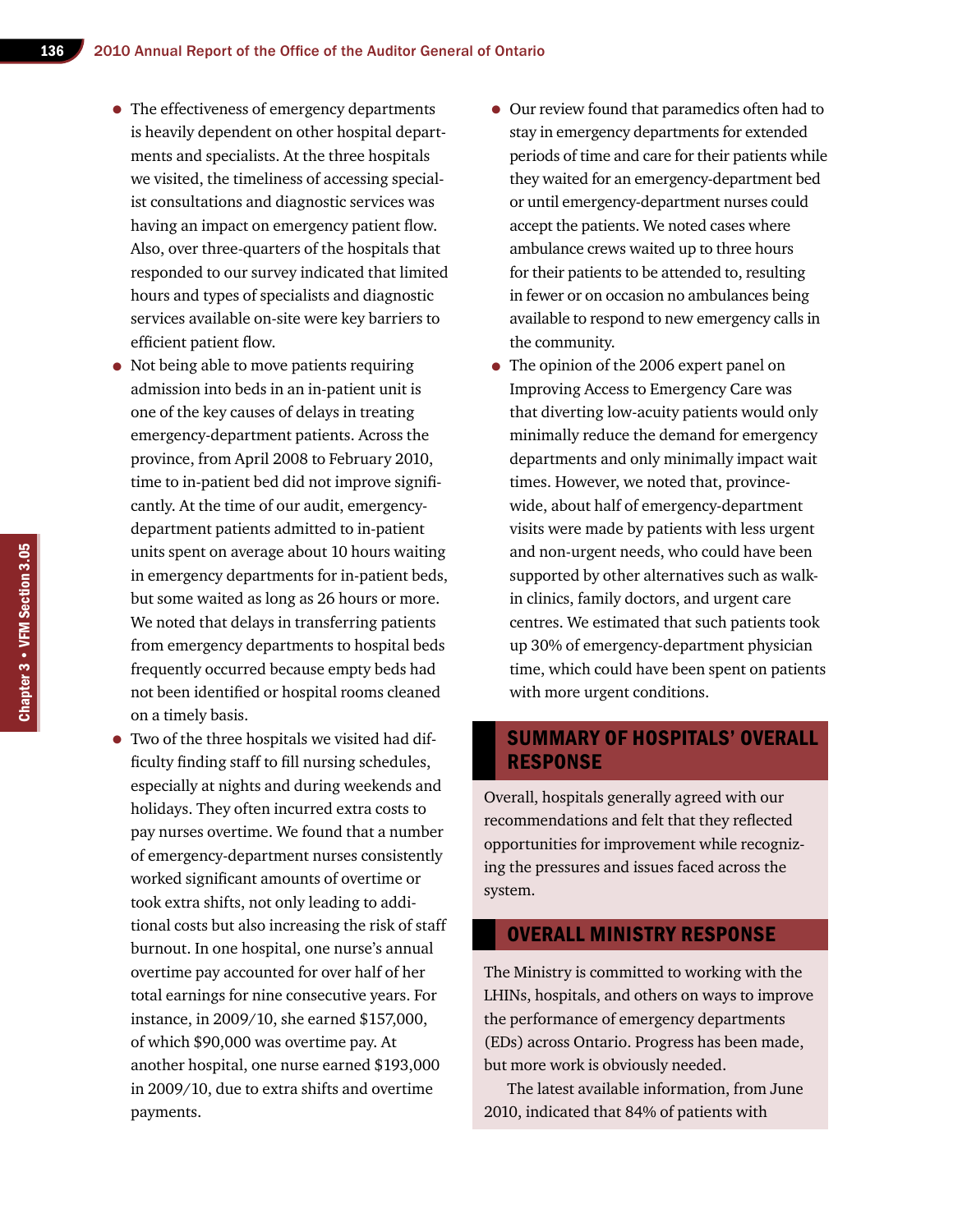complex conditions were treated within eight hours, compared to 79% in 2008; length of stay (LOS) dropped by 21.5%, from 14 hours to 11 hours. During the same period, 88% of minor and uncomplicated patients were treated within the four-hour target, compared to 84% in 2008, and LOS dropped by 10.7%, from 4.8 hours to 4.3 hours.

The Ministry has engaged the field, established the targets, and incentivized and monitored performance. It continues to drive improvement through Pay-for-Results (P4R) and the Emergency Department Process Improvement Program (ED PIP). The decision to fund in Year 2 those hospitals that underperformed in Year 1 recognizes that it takes time to improve emergency-department performance; however, the Ministry did recover some funding for underperformance in Year 1. Both P4R and ED PIP have been expanded in the 2010/11 fiscal year, with \$100 million in performance funding for 71 emergency departments focused on reducing LOS, improving patient satisfaction, and reducing time to initial assessments.

The Ministry has undertaken numerous activities to strengthen the LHIN model, including conducting quarterly meetings with each LHIN's CEO to review emergency-department performance (reports are posted on the Ministry's website); convening a two-day session in May 2010 with all LHINs and Community Care Access Centres to review Aging at Home investments aimed at relieving pressures on hospitals and long-term-care homes by placing patients in the most appropriate settings (this session resulted in three LHINs undergoing peer reviews and in the issuance of commitment letters that confirmed expectations and targets—failure to meet targets will result in a performance audit); and elevating province-wide performance by mobilizing all LHINs to operate as a cohesive system.

# Detailed Audit Observations

## Ontario's Wait Time Strategy for Emergency Departments

In April 2008, the Ministry of Health and Long-Term Care (Ministry) announced that reducing emergency-department wait times would be an important priority over the next four years. The Ministry introduced several initiatives and incentives as part of its Wait Time Strategy by investing \$109 million in 2008/09 and \$82 million in 2009/10 to reduce the amount of time people spend in emergency departments. Two key initiatives were Public Reporting of Emergency Department Wait Times and the Pay-for-Results program.

## Public Reporting of Wait Times in Emergency Departments

Our research indicated that outside Ontario, there has not been much public reporting of emergencydepartment data in Canada. However, the Ontario Health Quality Council published the results of the Commonwealth Fund International Health Policy Surveys in its annual reports in 2008 and 2009. These results provide for some comparison between jurisdictions:

- The 2009 report indicated that about 48% of Ontarians who spent time in emergency departments in 2008 waited for more than two hours, while in the rest of Canada, 39% of people who spent time in emergency departments waited this long.
- The 2008 report showed that Ontarians, like other Canadians, were far more likely to wait more than two hours in emergency departments than people surveyed in other comparable countries. In 2007, almost half of the people surveyed in Ontario waited more than two hours for treatment, about the same as the rest of Canada but far more than Australia, New Zealand, the United Kingdom,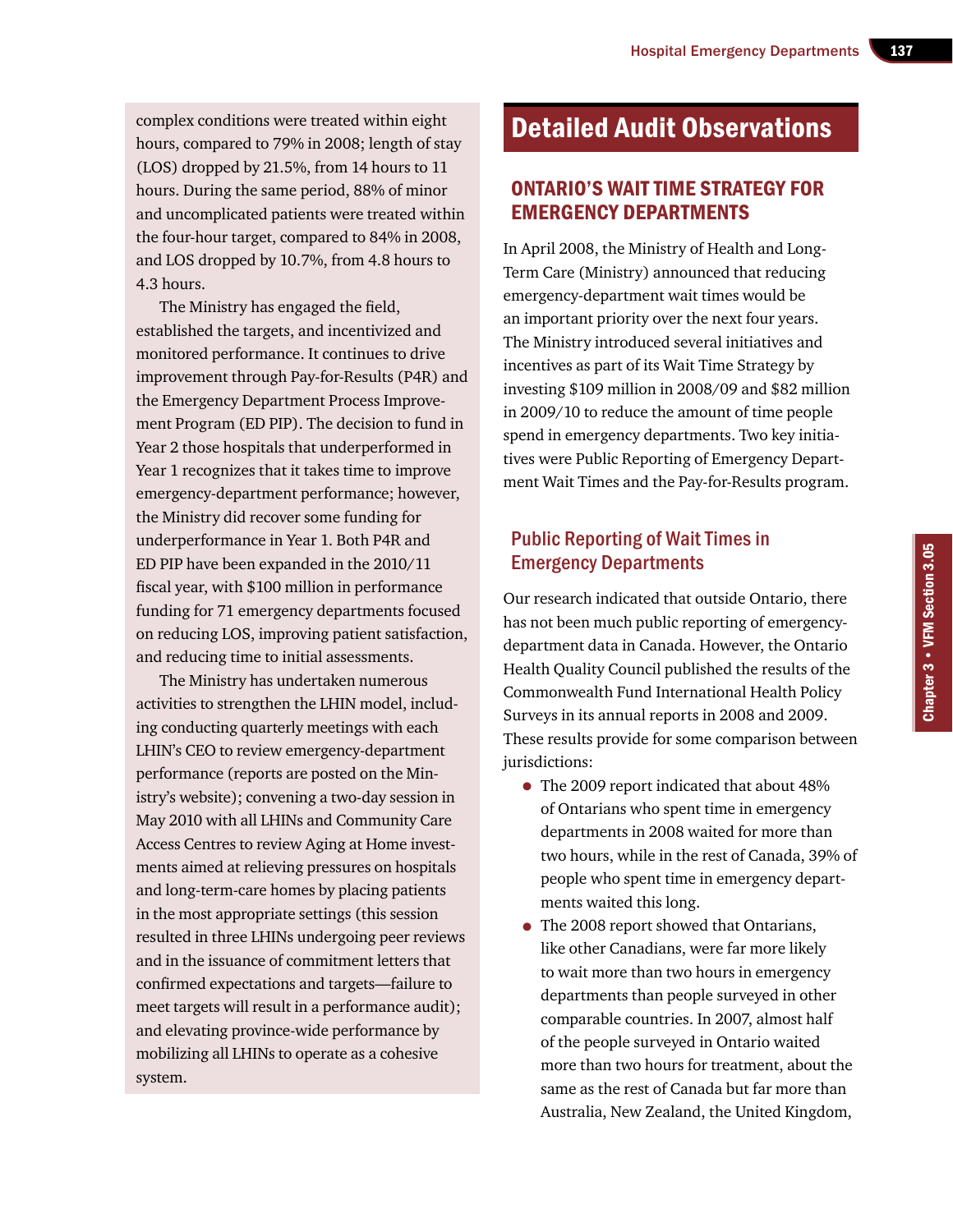and the United States—and almost five times more than in Germany or the Netherlands (Figure 3).

In April 2008, the Ministry introduced the Emergency Department Reporting System (System) to collect monthly emergency-department data from 128 hospitals. The System is administered for the Ministry by Cancer Care Ontario. In February 2009, the Ministry began publishing emergencydepartment data, from April 2008 onward, on a public website. As of the time of our audit, the Ministry was releasing the results of what is known as "emergency-department length of stay" (EDLOS), which measures the length of time a patient spends in the emergency department, beginning at the point when the patient sees a triage nurse and ending when the patient leaves the emergency department.

The Ministry has set two targets for the maximum length of time 90% of patients should spend in the emergency department (Figure 4). These targets were developed with the help of clinical experts and provide a goal for emergency departments to achieve. Given the adage that "you can't manage what you can't measure," the Ministry's

#### Figure 3: Percentage of Emergency-department Patients in Selected Jurisdictions Who Waited Two Hours or More for Treatment, 2007

Source of data: Annual Report of the Ontario Health Quality Council, 2008



#### Figure 4: Ontario's Targets for Emergency-department Length of Stay (EDLOS) by Acuity Level

Source of data: Ministry of Health and Long-Term Care

| <b>Acuity</b><br><b>Level</b> | <b>Description</b>                                                                                                     | <b>Target</b><br>(hours) |
|-------------------------------|------------------------------------------------------------------------------------------------------------------------|--------------------------|
| high $1$                      | patients with complex conditions<br>that require more time for treatment,<br>diagnosis, or admission to a hospital bed | 8                        |
| $\ln w^2$                     | patients with minor or uncomplicated<br>conditions that require less time for<br>treatment, diagnosis, or observation  |                          |
|                               |                                                                                                                        |                          |

1. High-acuity patients are specifically defined as those at all CTAS levels who have been admitted to an inpatient bed, and patients at CTAS 1, 2, and 3 who have not been admitted to an inpatient bed.

2. Low-acuity patients are specifically defined as patients at CTAS 4 and 5 who have not been admitted to an inpatient bed.

decision to gather length-of-stay data and report it publicly is a good initiative.

We obtained data from the System and examined EDLOS trends. As Figure 5 indicates, from April 2008 to February 2010, there was no significant reduction in the EDLOS. Specifically:

- Ninety percent of patients with complex conditions could spend up to 12.2 hours in emergency departments in February 2010 versus 14 hours in emergency departments in April 2008, well above the target of eight hours.
- Ninety percent of patients with minor conditions could spend up to 4.7 hours in emergency departments in February 2010 versus 4.8 hours in April 2008, which, while showing no real improvement, is relatively close to the target of four hours.

We also noted that the EDLOS varied across the province, especially for patients with complex conditions. None of the LHINs met the eight-hour EDLOS target for high-acuity patients (Figure 6).

We noted a fundamental problem affecting emergency-department wait times for patients with complex conditions who needed to be admitted to hospital: many of these patients were "boarded" in emergency departments because inpatient beds were not available on a timely basis. The problem was partly due to the fact that about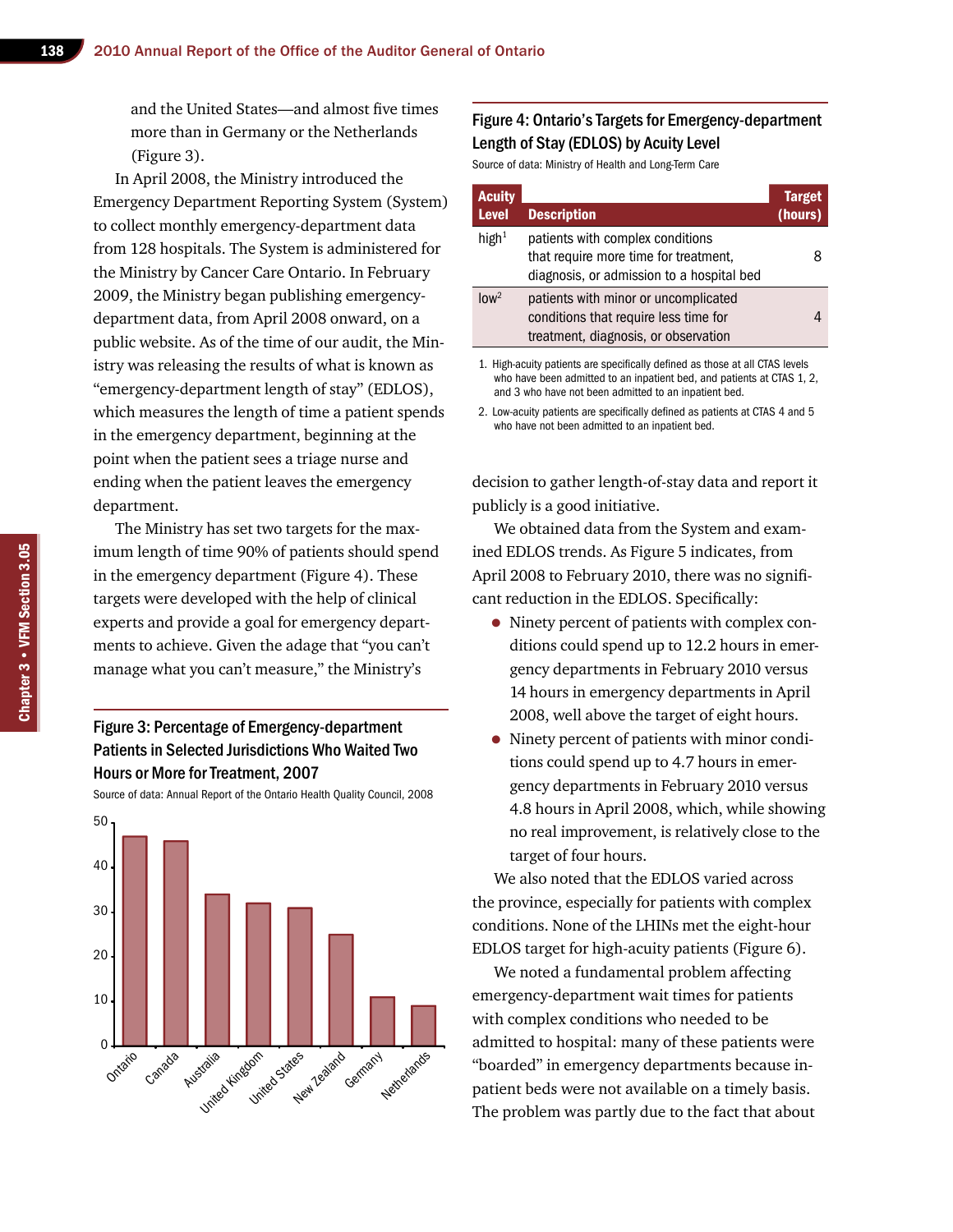

Source of data: Emergency Department Reporting System, Cancer Care Ontario



17% of in-patient beds were occupied by alternatelevel-of-care patients, who no longer required hospital care but could not be discharged because of the lack of services and supports available in the community (see Section 3.02, Discharge of Hospital Patients, in this Annual Report). In recent years, the Ministry has implemented a number of initiatives to deal with the alternate-level-of-care issue by increasing community resources, although the impact has yet to be felt. All three emergency departments we visited and over three-quarters of the emergency departments we surveyed agreed that the alternate-level-of-care issue contributed to lengthy emergency-department waits because patients had to be boarded in the emergency department until an in-patient bed became available.

However, the alternate-level-of-care issue is but one factor affecting emergency-department waits; there are multiple factors throughout the hospital system. The solution to lengthy emergencydepartment wait times is not always the allocation of more resources: the removal of impediments to patient flow, which later sections of this report address, could also help to reduce the EDLOS.

#### Pay-for-Results Program

Pay-for-Results is an incentive program that provides funding to selected hospitals with high emergency-department volumes and significant emergency-department wait-time pressures. The hospitals were to be rewarded for meeting specific emergency-department wait-time-reduction targets set by the Ministry. The program provided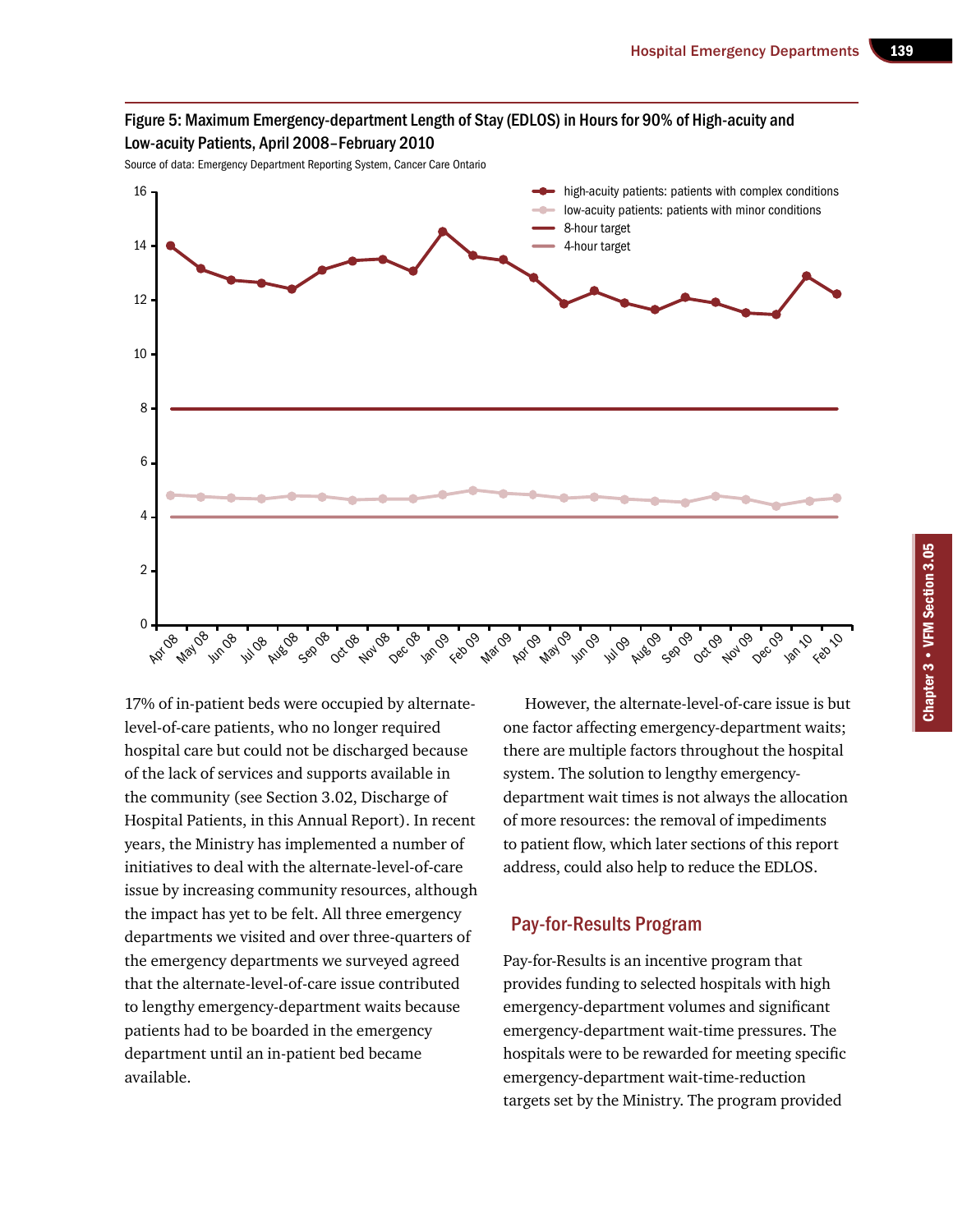#### Figure 6: Maximum Emergency Department Length of Stay (EDLOS) in Hours for 90% of High-acuity Patients by LHIN, February 2010

Source of data: Emergency Department Reporting System, Cancer Care Ontario



\$30 million to 23 hospitals in 2008/09 (Year 1) and \$55 million to 48 hospitals in 2009/10 (Year 2).

Of the three hospitals we visited, one received funding in both years; the other two received funding only in Year 2. Although the hospitals were pleased that program funding did help relieve their emergency-department wait-time pressure, two of the hospitals we visited indicated that they did not receive the funding until the end of September, which was six months into the fiscal year. Such delays made it difficult for them to use the funding to implement their proposed initiatives in a cost-effective manner by the end of the fiscal year. To illustrate, one of the emergency departments received about \$1.4 million in Year 1 funding, but \$800,000 remained unspent as of March 31, 2009—the end of Year 1.

This delay in funding affected the effectiveness of the program and the rationale for funding allocations. The Ministry's evaluation of the hospitals' performance in Year 1 showed that the expected results had not been achieved. Specifically, of the 23 hospitals that received Year 1 funding, only three were able to meet the Ministry's targets; 15 showed some improvement but did not meet the targets; and five declined in performance. We noted that all Year 1 hospitals continued to receive funding in Year 2 regardless of their performance in Year 1. In fact, certain hospitals that did not meet the targets in Year 1 received even more funding in Year 2 than they did in Year 1. The worstperforming hospital in Year 1 received the greatest amount in Year 2. Of the three hospitals that met the targets in Year 1, two received less funding in Year 2 than in Year 1. This funding methodology seems somewhat inconsistent with the concept of "paying for results." The Ministry informed us that, although the hospitals' performance in Year 1 was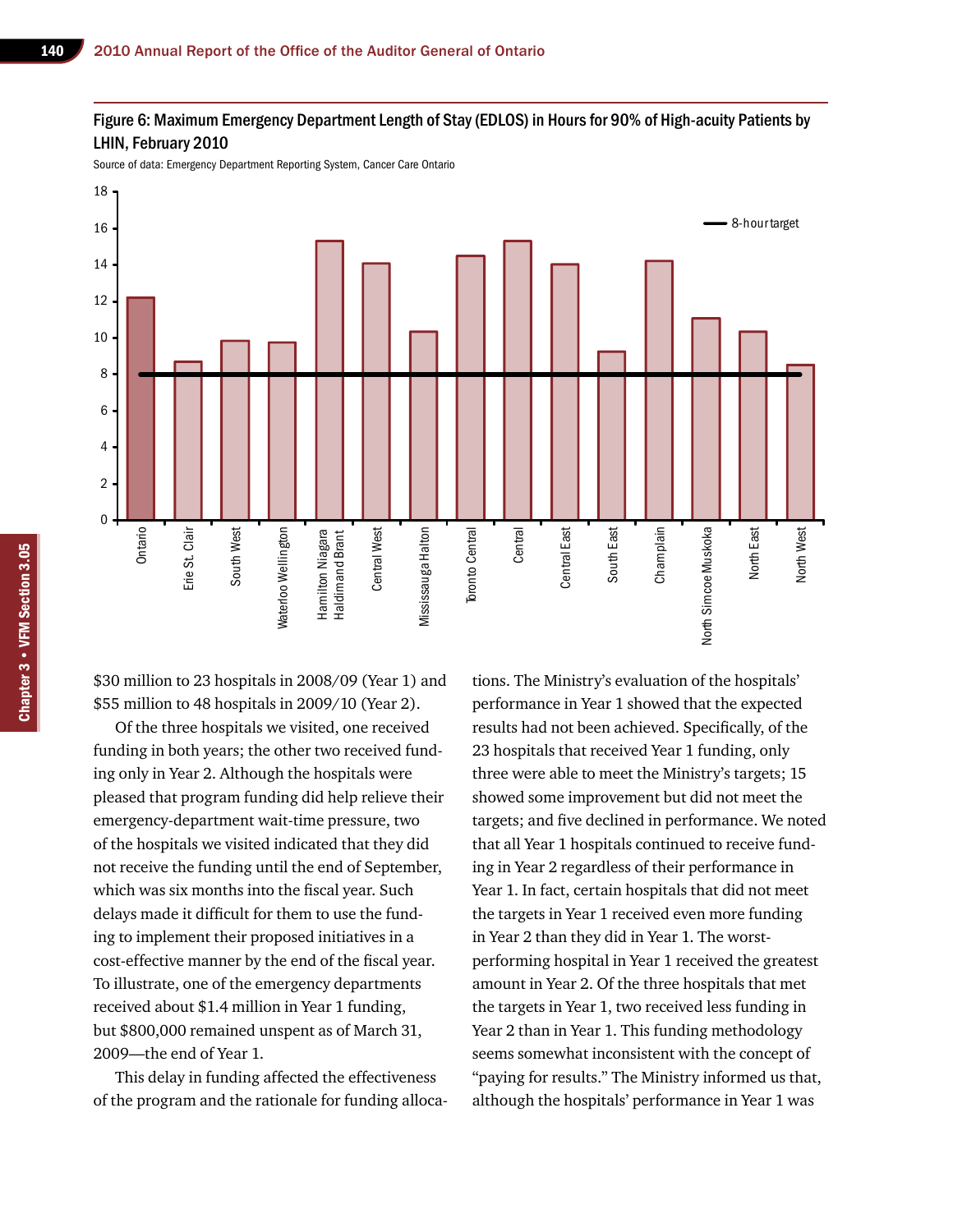a criterion for determining Year 2 funding allocations, there were other factors that were taken into account, including hospitals' projected growth in emergency-department utilization and wait times for admitted patients.

## Recommendation 1

To ensure that emergency departments are operating in the most effective way to provide high-quality emergency care as quickly as possible to all patients:

- hospitals should identify causes of delays in patient flow and examine ways of reducing wait times in emergency departments accordingly;
- the Ministry of Health and Long-Term Care should work with the LHINs and with hospitals to identify and disseminate best practices from Ontario and other jurisdictions; and
- the Ministry should provide funding to hospitals in a timely manner to enable hospitals to have adequate time to implement the funded initiatives cost-effectively.

## Response from Hospitals

The hospitals concurred with this recommendation and expressed support for Pay-for-Results funding and performance improvement strategies. One hospital commented that both efficiency and quality of care are equally important indicators of emergency-department performance.

This hospital also suggested that milestone achievements for Pay-for-Results funding should be based on the hospital's improvementproposal submission rather than on a fiscal-year basis. They indicated that this would allow hospitals time to fully plan, implement, and demonstrate improvement according to the improvement-proposal time frames.

## Ministry Response

The Ministry is continuously reviewing and learning from health system experiences in other jurisdictions and across Ontario. A comprehensive environmental scan of best practices, lessons learned, and progress made within and outside Ontario supported the Ministry in creating opportunities for LHINs and health-care providers to share knowledge and disseminate best practices. The Ministry facilitates regular peer exchange forums with the LHINs to share their experiences in achieving successful results. As well, through the ED Process Improvement Program, the Ministry provides:

- training of front-line staff (more than 1,000) since March 2008) and LHIN representatives on process improvement;
- bi-monthly centralized training events at which knowledge and best practices are shared among hospitals; and
- a website, accessible to all hospitals, onto which the Ministry uploads ideas, tools, and best practices.

In Year 2 of the Pay-for-Results program, seven hospitals that exceeded ministry expectations by achieving emergency-department improvements greater than 10% were asked to lead and engage in activities facilitating knowledge transfer and dissemination of best practices.

Regarding the provision of funding in a timely manner, the Ministry will review internal processes to explore possibilities for expediting the flow of funds.

## Triage Process

Triage is the process of prioritizing patients according to the urgency of their illness or injury. Triage is critical to effective emergency-department management because it identifies patients with urgent, life-threatening conditions so that resources can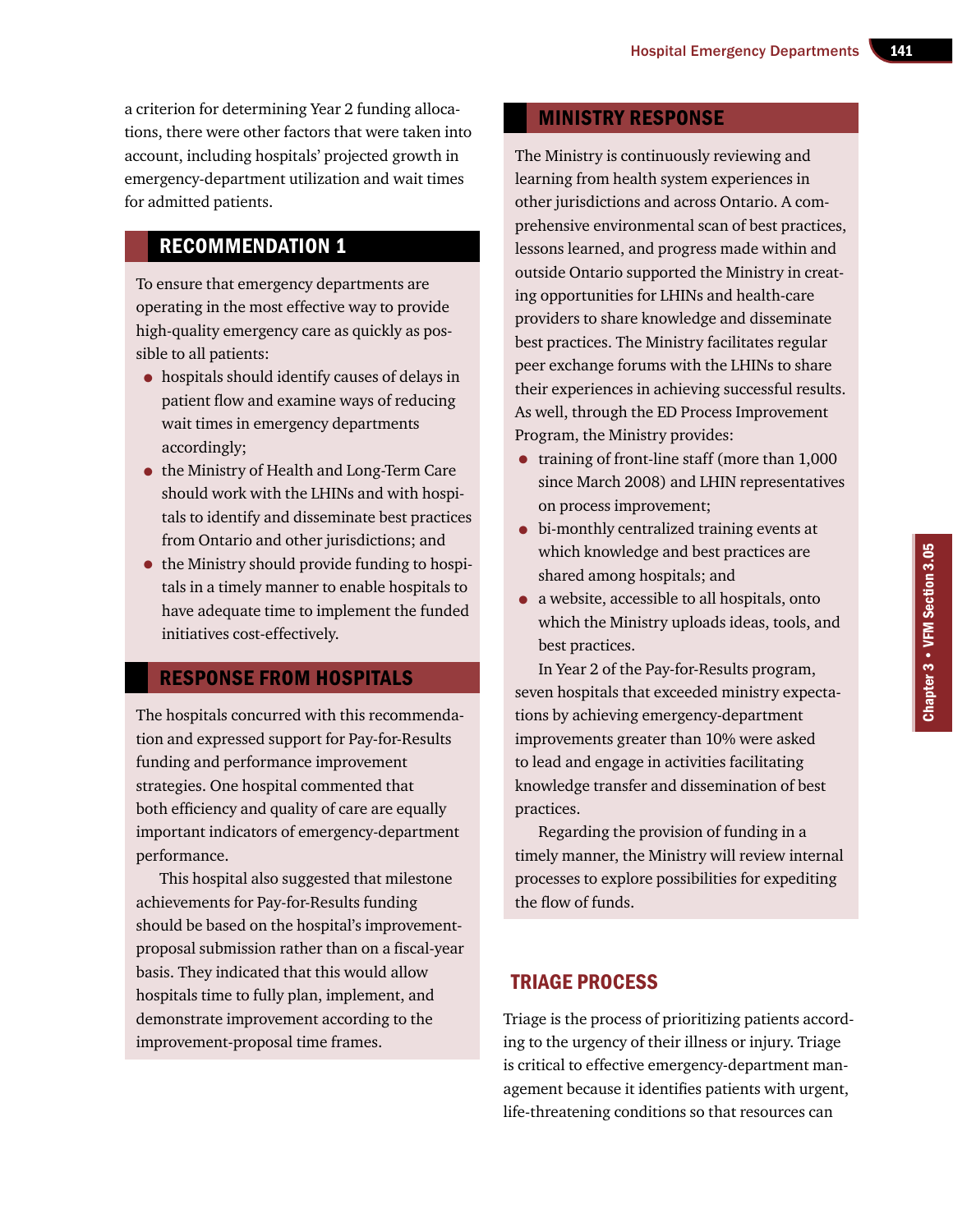be allocated to them as quickly as possible. Upon arrival at emergency departments, patients are seen by a triage nurse, who assesses and classifies them based on the five-point Canadian Triage and Acuity Scale (CTAS), with level 1 being the most acute and level 5 the least acute. The intention of CTAS (which was developed and endorsed by the Canadian Association of Emergency Physicians, the National Emergency Nurses Affiliation of Canada, and l'Association des médecins d'urgence du Québec) is to establish a national standard for triage, improve patient safety, and increase triage reliability, consistency, and validity. Figure 2 provides descriptions and examples of patient symptoms at each CTAS level.

#### Timeliness of Triage Assessment

According to CTAS guidelines, patients should be triaged within 10 to 15 minutes of arrival at the emergency department. However, at the three hospitals we visited, we noted that triage could often not be undertaken within this time frame. For this reason, patients' length of stay in the emergency department (EDLOS) that is publicly reported has often been understated because it measures only from the time the patient is triaged until he or she leaves the emergency department: it does not include any wait time from arrival to triage. We found that the time from arrival—whether by ambulance or walk-in—until triage occurred could be lengthy.

For ambulance patients, the databases maintained separately by the paramedics and the emergency departments were not integrated to assist analysis of patient data. For instance, they did record the same time that ambulances arrived at the emergency departments so that this could be compared to the time the patient was accepted by the hospital. Our review of a sample of patient files at the three hospitals we visited indicated that the average time from ambulance arrival to triage was about 30 minutes, ranging from a few minutes to over an hour. The paramedics also informed us that the time from arrival until triage and acceptance of the patient by the hospital was often longer than desirable.

It was difficult to accurately capture the time walk-in patients spent between arrival and triage because their arrival times were unknown and the time they spent determining where to go, or waiting to be triaged, went unrecorded. In its Emergency Department Process Improvement Project in 2009, one hospital we visited identified the average time from the walk-in patient's arrival until triage as more than 20 minutes. This delay presented a patient safety issue and caused staff and patient frustration.

To reduce the risk of triage delays, we noted a good practice at two of the hospitals we visited: they performed "pre-triage" on patients who could not be triaged immediately upon arrival. "Pre-triage" was the rapid assessment of patients to determine whether they needed to be seen more quickly. An operational review of one hospital we visited also noted that "quick assessments will facilitate the identification of very ill patients in line awaiting their triage assessment."

#### Quality or Accuracy of Triage Assessment

Triage nurses assess the urgency of a patient's condition on the basis of a combination of subjective and objective information, including the patient's presenting symptoms and general appearance. Accurate and complete documentation of these details is critical to facilitate "triage audits," which are retrospective reviews of triage records to validate the decisions made by triage nurses. All three hospitals we visited informed us that they performed triage audits to monitor whether patients were triaged accurately based on CTAS guidelines. Each of the hospitals had a nurse educator, who was responsible for keeping up to date on nursing practices, supporting nursing-staff competency, and conducting triage audits. However, we noted that triage audits were not performed on a consistent basis. One hospital had not completed any since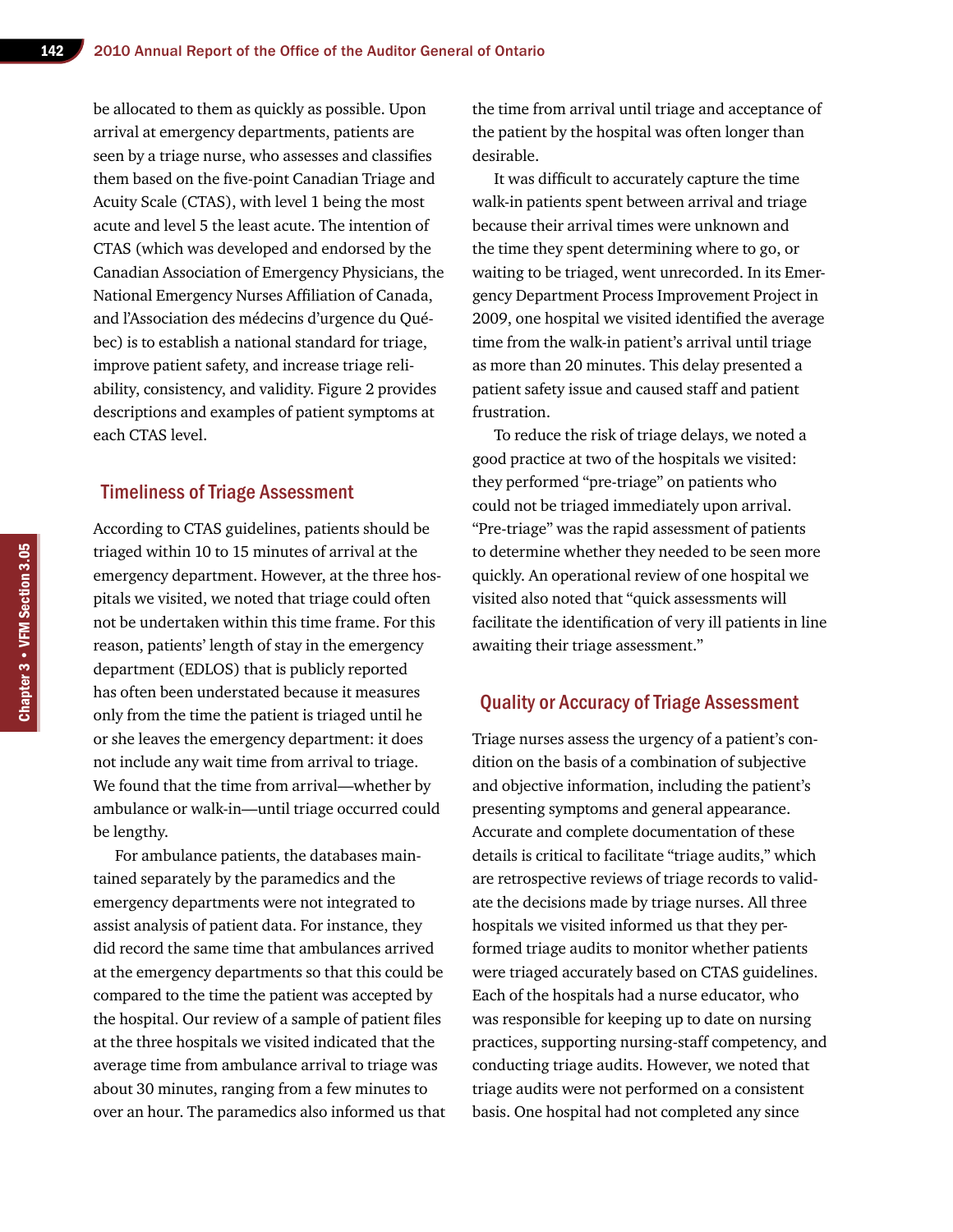December 2006. Another hospital had stopped conducting them in June 2009 but reinstated them during our audit in February 2010. The third hospital told us that it performed them on a regular basis but was unable to provide any supporting documentation of any triage audits actually done.

To examine the quality of triage at the three hospitals we visited, we selected a sample of triage records at each hospital and asked each hospital's nurse educator to perform triage audits of the sample files. The results of these triage audits indicated that the original CTAS levels assigned by the triage nurses were often different, sometimes significantly so, from the CTAS levels assigned by the nurse educators. Specifically:

- Documentation of patient assessment information, such as vital signs, allergy status, and visual presentation, was lacking for about 20% of the cases (see Figure 7). The nurse educators informed us that visual patient presentation is an essential element of assigning a CTAS level. Documentation of this element is necessary for nurse educators to be able to monitor the quality of triage assessment through triage audits.
- Of the cases where the file documentation was sufficient to enable a triage audit, the nurse educators in all three emergency departments would have assigned different CTAS levels about half the time. As Figure 7 shows, in these cases, the majority were under-triaged (that is, the severity of a patient's illness had been underestimated). In some cases, patients were under-triaged by two levels: rather than being triaged at CTAS 4 (less urgent), they should have been triaged at CTAS 2 (emergent).
- Patients suspected of having a heart attack are supposed to be assigned as CTAS 1 or 2. However, we noted cases where such patients were triaged as CTAS 3 or 4. Our observation was consistent with a study published by the Institute for Clinical Evaluative Sciences in June 2009 that found that heart-attack patients were not prioritized properly in Ontario emergency departments. The report stated that 50% of patients who were ultimately found to be having heart attacks were under-triaged, leading to delays in initiating appropriate treatment.

Chapter 3 • VFM Section 3.05

Chapter 3 • VFM Section 3.05



1. under-triaged – underestimating the severity of a patient's illness or injury 2. over-triaged – overestimating the severity of a patient's illness or injury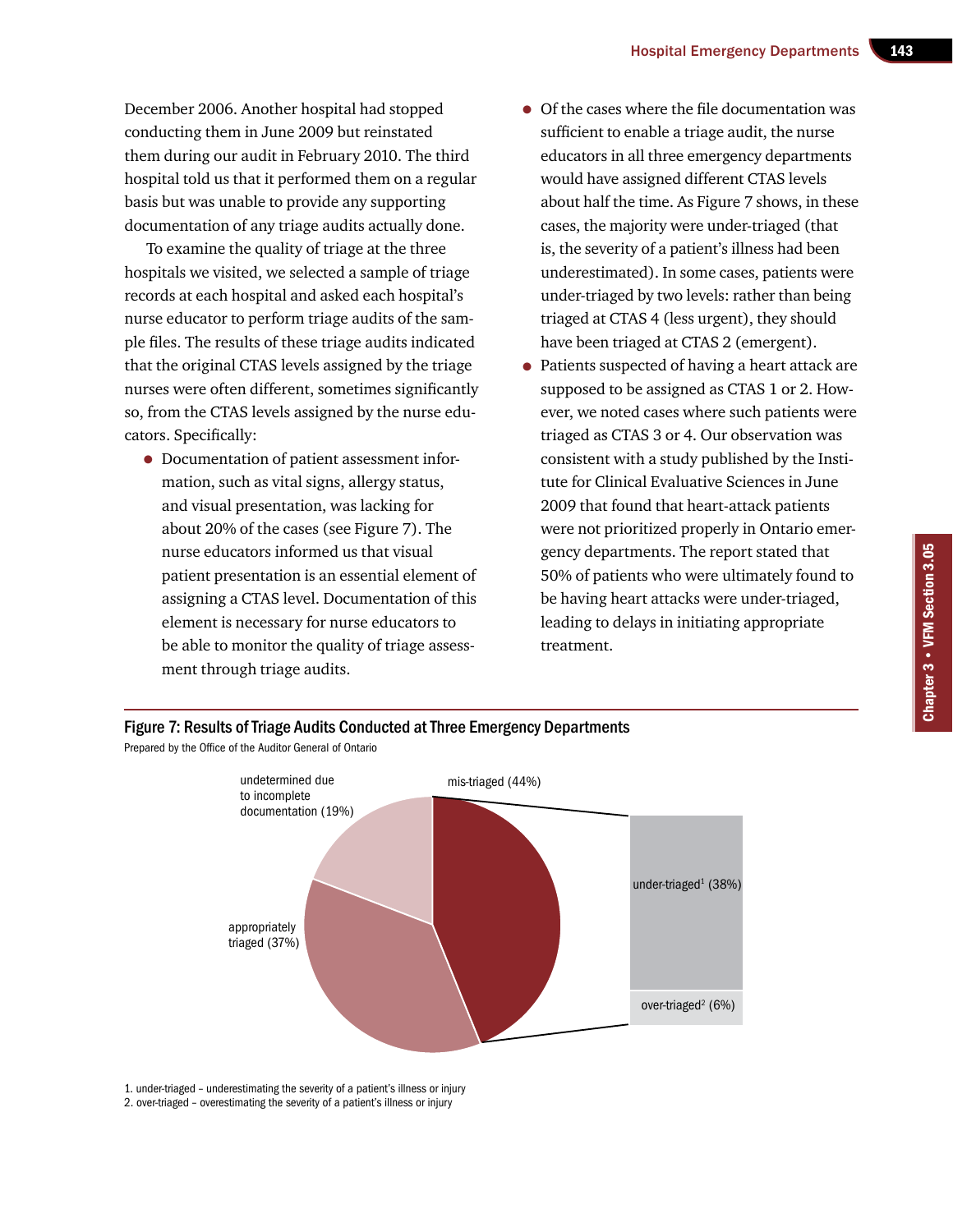## Consistency of Triage Assessment by Paramedics and Hospitals

Based on discussions with EMS paramedics and the three hospitals we visited, we noted that there were inconsistencies between how the paramedics and the emergency departments applied the CTAS. In October 2001, the Ministry introduced a program called the Patient Priority System (PPS), under which both paramedics and hospital staff assess patients and communicate with each other using the five-level CTAS. Under PPS, ambulances are required to transport all high-acuity patients (CTAS 1 and 2) to the closest emergency department, with the exception of special services such as for stroke and trauma. However, paramedics informed us that the Canadian Association of Emergency Physicians revised the CTAS guidelines in 2004 and 2008. Hospitals have been using these updated guidelines, but the Ministry has only provided training for the paramedics based on the 2001 version of the guidelines, without the updates, resulting in discrepancies in the application of the CTAS. The paramedics told us that they raised this issue with the Ministry on numerous occasions but have not yet received updated training.

## Recommendation 2

To ensure that triaging is done appropriately and consistently within the recommended time frame:

- hospitals should conduct periodic audits to monitor the quality and accuracy of triage and identify areas for improvements;
- hospitals should consider performing a quick "pre-triage" on patients who cannot be triaged immediately upon arrival at emergency departments;
- the Ministry of Health and Long-Term Care should work with the LHINs and with hospitals to assess whether the reported length of stay at emergency departments should include the time that patients wait for triage; and

• the Ministry should work with the Emergency Medical Services (EMS) to provide updated training for paramedics to ensure that hospitals and paramedics are using consistent triage practices.

#### Response from Hospitals

The hospitals agreed with this recommendation and supported standardization of triage tools. One hospital also suggested using the National Emergency Nurses Affiliation (NENA) to teach triage and optimize the use of the Canadian Triage and Acuity Scale (CTAS). Another hospital commented that the Ministry should reconvene an expert panel to evaluate CTAS in terms of its reliability and effectiveness and to review other possible tools to predict patient acuity.

## Ministry Response

The Ministry agrees that the quality of triage is very important. It is the hospital's responsibility to triage accurately and to monitor triage quality. As part of the Emergency Department Process Improvement and Pay-for-Results programs, hospitals have developed strategies for facilitating "pre-triage" to expedite assessment and start the patient's care plan as soon as possible.

The Ministry supports exploring the feasibility and reliability of capturing data starting from the time of arrival of walk-in patients, and will develop an appropriate business case to enable a solution.

The Ministry is working with the Medical Advisory Committee, Regional Base Hospital Programs, and municipal EMS agencies to better align the definitions used in verbal and written communications between pre-hospital and inhospital staff when describing a patient's medical condition. The Ministry will explore avenues for providing updated training for paramedics.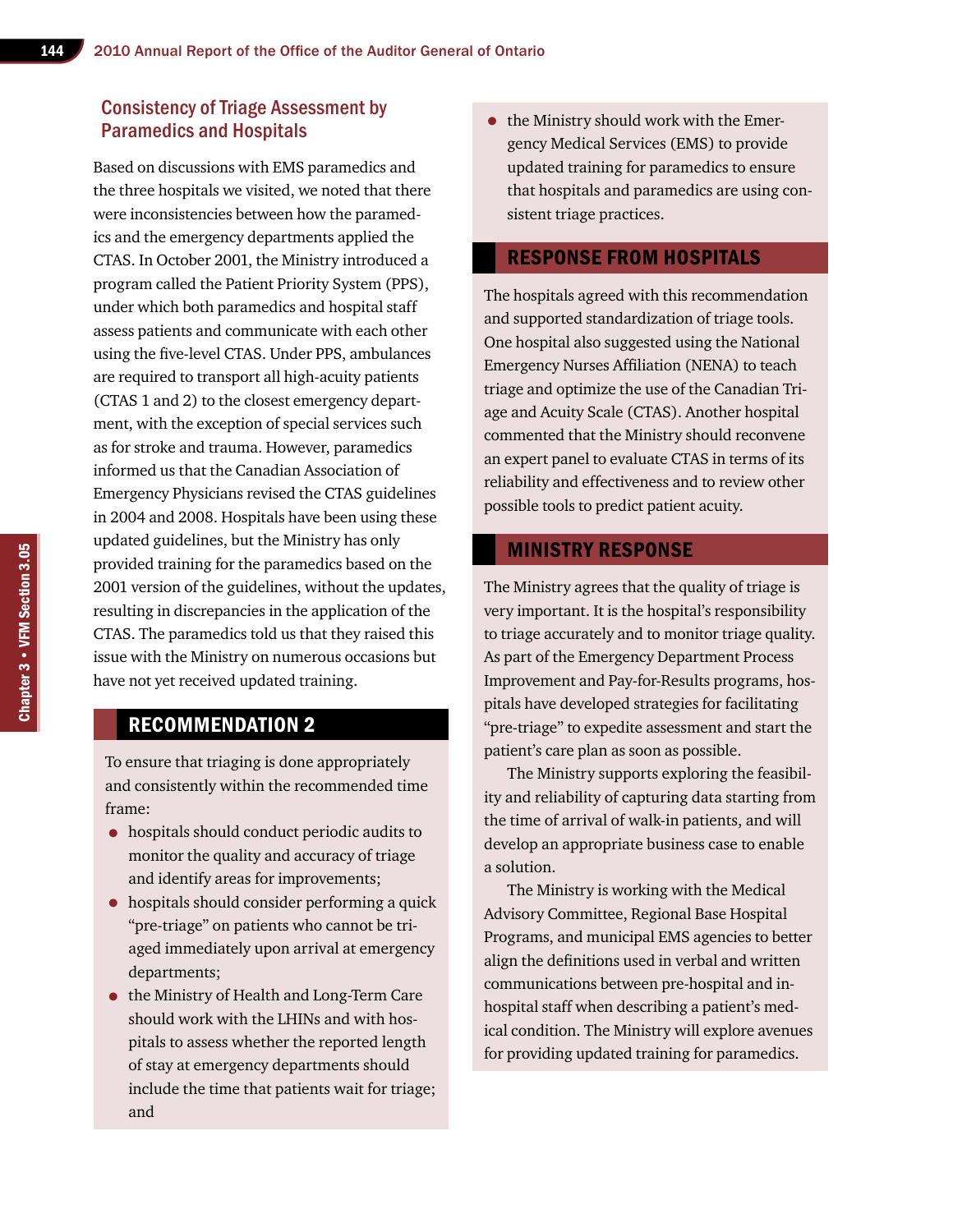## Assessment and Treatment

The higher the acuity level, the sooner the patient should be assessed by nurses and physicians and the sooner treatment should commence. CTAS guidelines recommend specific wait times for nurse assessment, physician assessment, and nurse reassessment for each CTAS level (Figure 8). Although these recommended times are "operating objectives" rather than standards, they are patientfocused and are based on the need for timely intervention to improve patient outcomes. In recognition of the fact that these objectives cannot always be achieved without unlimited resources, each CTAS level is given a target percentage, which describes how often the recommended time frame ought to be achieved. For example, the guidelines indicate that a CTAS 3 (urgent) patient should be seen by a physician within 30 minutes 90% of the time. Thus, under the guidelines, it would be reasonable that 10% of CTAS 3 patients are seen by a physician after more than 30 minutes.

## Timeliness of Nurse Assessment

None of the three hospitals we visited tracked or monitored the average time from triage to nurse assessment against the time frames recommended in the CTAS guidelines, nor was such data collected in the Emergency Department Reporting System (System). To assess the timeliness of nurse

assessment, we reviewed a sample of patient files at the hospitals we visited. Our samples focused on CTAS 2, 3, and 4 patients because they accounted for the largest percentage (90%) of all emergencydepartment visits. As Figure 9 indicates, average times from triage to nurse assessment varied between hospitals but were well in excess of the recommended time frames. Only one hospital was able to meet the recommended time frame for patients in the CTAS 4 category. There were cases where high-acuity patients (CTAS 2 or 3) had to wait up to six hours for their initial nurse assessment.

## Timeliness of Physician Assessment

According to CTAS guidelines, "The primary operational objective of the triage scale is related to the time to see a physician. This is because most decisions about investigation and initiation of treatment do not occur until the physician either sees the patient, or has the preliminary results of other tests needed to recommend a course of action." Although data on times from triage to physician assessment were collected in the System, this information was not released on the public website. To assess the timeliness of physician assessment, we obtained and analyzed province-wide data from the System. The length of time that patients waited for physician assessment did not show any improvement from April 2008, when the System was first

## Figure 8: Recommended Times from Triage to Nurse Assessment, Physician Assessment, and Nurse Reassessment by CTAS Level

| <b>CTAS</b>  |               | <b>Time from Triage</b> | <b>Time from Triage to</b>  | <b>Frequency of Nurse</b> | <b>Response Time</b> |
|--------------|---------------|-------------------------|-----------------------------|---------------------------|----------------------|
| <b>Level</b> | <b>Acuity</b> | to Nurse Assessment     | <b>Physician Assessment</b> | <b>Reassessment</b>       | Target* $(%)$        |
|              | resuscitation | immediate               | immediate                   | continuous care           | 98                   |
| 2            | emergent      | immediate               | $<$ 15 minutes              | every 15 minutes          | 95                   |
| 3            | urgent        | $\leq$ 30 minutes       | $\leq$ 30 minutes           | every 30 minutes          | 90                   |
|              | less urgent   | < 60 minutes            | < 60 minutes                | every 60 minutes          | 85                   |
| 5            | non-urgent    | $\leq$ 120 minutes      | $\leq$ 120 minutes          | every 120 minutes         | 80                   |

Source of data: CTAS Implementation Guidelines

\* The response time target rate is the percentage of times in which the standard can reasonably be expected to be met.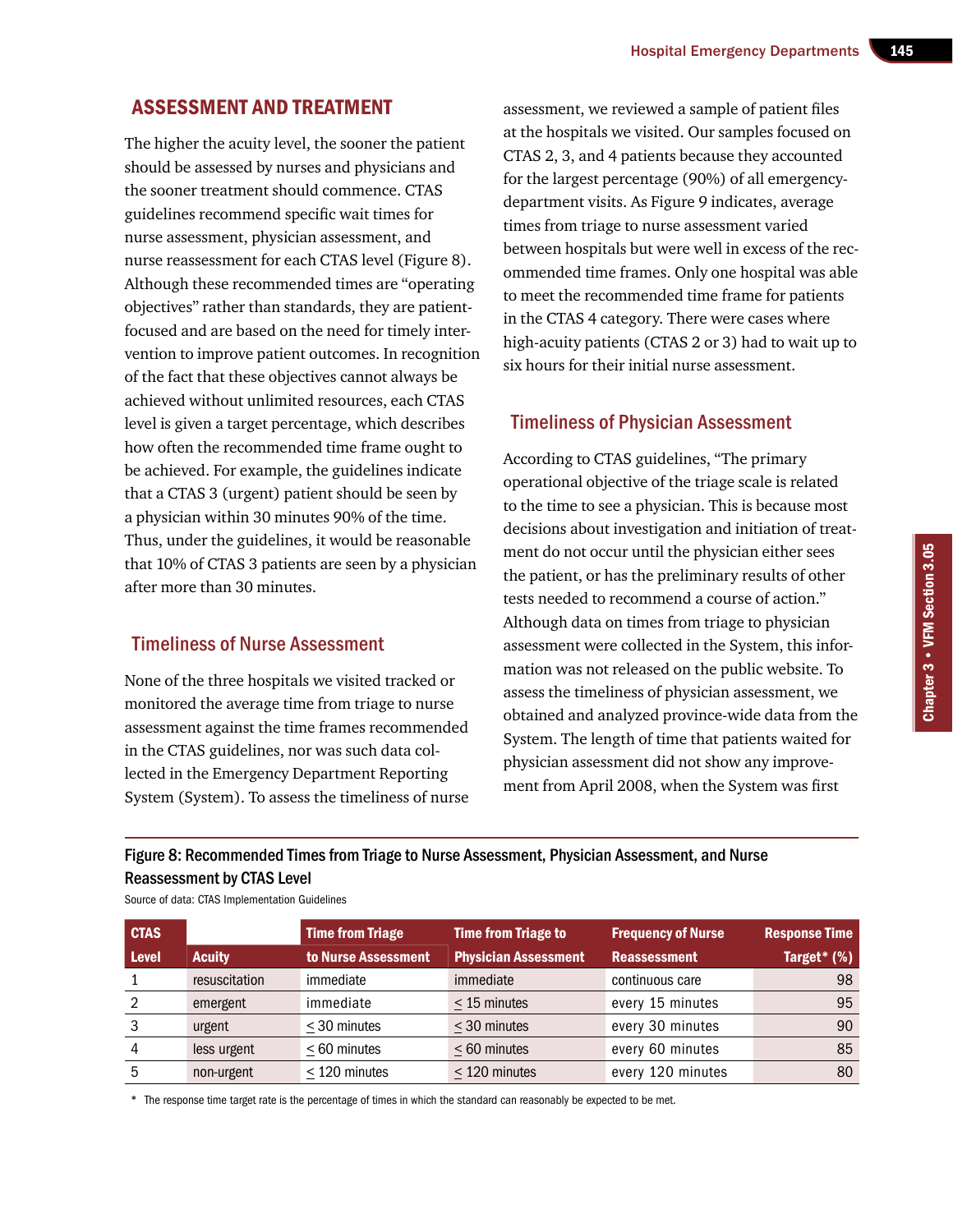#### Figure 9: Average Time in Minutes from Triage to Nurse Assessment by CTAS Level on Sample of Patient Files at Three Ontario Hospitals

Prepared by the Office of the Auditor General of Ontario

| <b>CTAS</b>  |               | <b>Recommended Time from</b>       | <b>Hospital (minutes)</b> |            |            |
|--------------|---------------|------------------------------------|---------------------------|------------|------------|
| <b>Level</b> | <b>Acuity</b> | <b>Triage to Nurse Assessment*</b> |                           |            |            |
|              | resuscitation | immediate                          | not tested                | not tested | not tested |
| 2            | emergent      | immediate                          | 79                        | 16         | 60         |
| 3            | urgent        | $<$ 30 minutes                     | 177                       | 46         | 120        |
| 4            | less urgent   | < 60 minutes                       | 167                       | 55         | 98         |
| 5            | non-urgent    | $<$ 120 minutes                    | not tested                | not tested | not tested |

\* according to CTAS Guidelines

implemented, to the time of our audit in February 2010:

- High-acuity patients with complex conditions spent on average about two hours in emergency departments waiting for physician assessment, and some spent as long as four hours or more.
- Somewhat surprisingly, low-acuity patients with minor conditions spent less time— 1.6 hours on average, although some spent as long as three hours or more—in emergency departments waiting for physician assessment.

We also calculated to what extent the average province-wide time to physician assessment met the CTAS guidelines' recommended timelines, according to acuity level, in April 2008 and February 2010. As Figure 10 shows, in both April 2008 and February 2010, the recommended time frames were met at none of the CTAS levels. Only in CTAS 4 was there slight improvement from April 2008 to February 2010; in CTAS 1, 2, 3 and 5, there was actually a decrease in performance against the CTAS guidelines. In February 2010, only 10% of CTAS 2 (emergent) and 15% of CTAS 3 (urgent) patients were seen by physicians within 15 minutes and 30 minutes, respectively, as compared to 95% and 90% recommended by the CTAS guidelines. In contrast, 76% of CTAS 5 (non-urgent) patients were seen by physicians within 120 minutes, which was very close to the 80% recommended by the CTAS guidelines. In summary, although wait times to physician

assessment for patients with non-urgent conditions were almost meeting CTAS guidelines, wait times to physician assessment for patients with more serious conditions requiring urgent attention were significantly longer than the recommended time frames.

## Use of Medical Directives to Improve Timeliness of Assessments

One way hospitals could increase efficiencies and decrease emergency-department wait times is to put greater emphasis on the use of medical directives, which enable nurses to initiate investigations and treatments prior to physician assessment. Medical directives are a set of instructions by physicians to nurses that delegate the authority to carry out certain treatments, interventions, or procedures, such as requisitioning laboratory blood work and applying oxygen. Medical directives are intended to provide more timely, consistent, and appropriate treatment for patients, especially during periods when emergency departments are busy and physicians are not available for immediate assessment and treatment. They are not meant to replace physician attention when it is required immediately. The Ontario Hospital Association strongly advocates the use of medical directives and provides hospitals with implementation kits that include samples and suggestions.

In our audit, we noted that there was no consistent list of medical directives used throughout the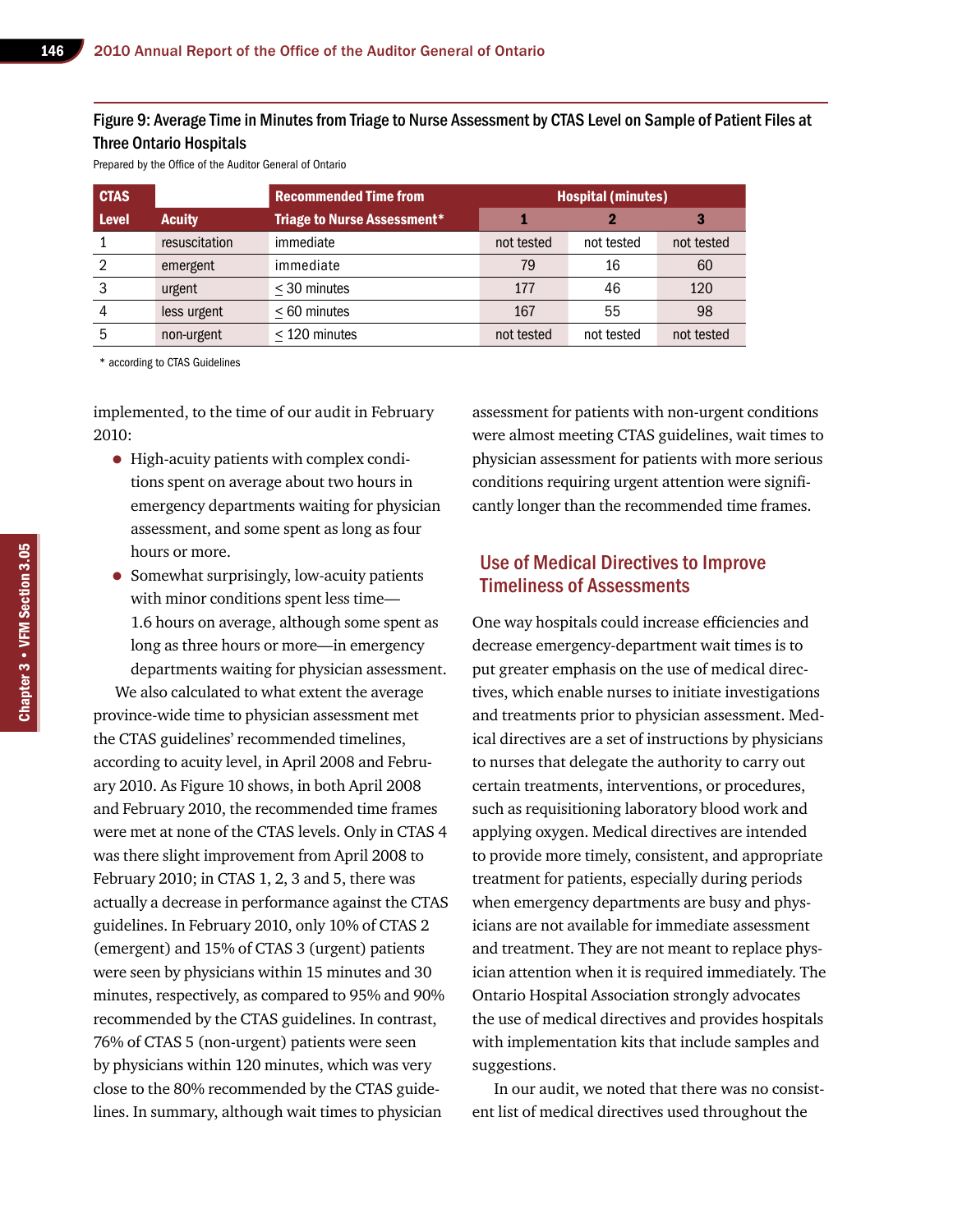

province. Of the three hospitals we visited and the hospitals we surveyed, some developed and used more directives than others. Many factors influence the implementation and use of medical directives, including physician support of nurses' use of the directives, nurse confidence and willingness to assume responsibility, the amount of education and monitoring needed, and the additional paperwork required.

Two of the three hospitals we visited did not have information on how frequently they used medical directives. The third hospital had established three medical directives, which physicians used to delegate certain decisions to nurses about 30% of the time. Our discussions with hospitals indicated that medical directives were not used as often as

might be possible, mainly owing to physicians' concerns about delegating treatment decisions to nurses.

## Timeliness of Nurse Reassessment

CTAS guidelines specify not only the recommended time from triage to nurse and physician assessment, but also how frequently a nursing reassessment should occur to confirm that the patient's status has not deteriorated. The guidelines state that "there should be a nursing reassessment on all patients at the time intervals recommended for physician assessment." Thus, CTAS 1 patients should have continuous nursing care, CTAS 2 patients should be reassessed every 15 minutes, CTAS 3 every 30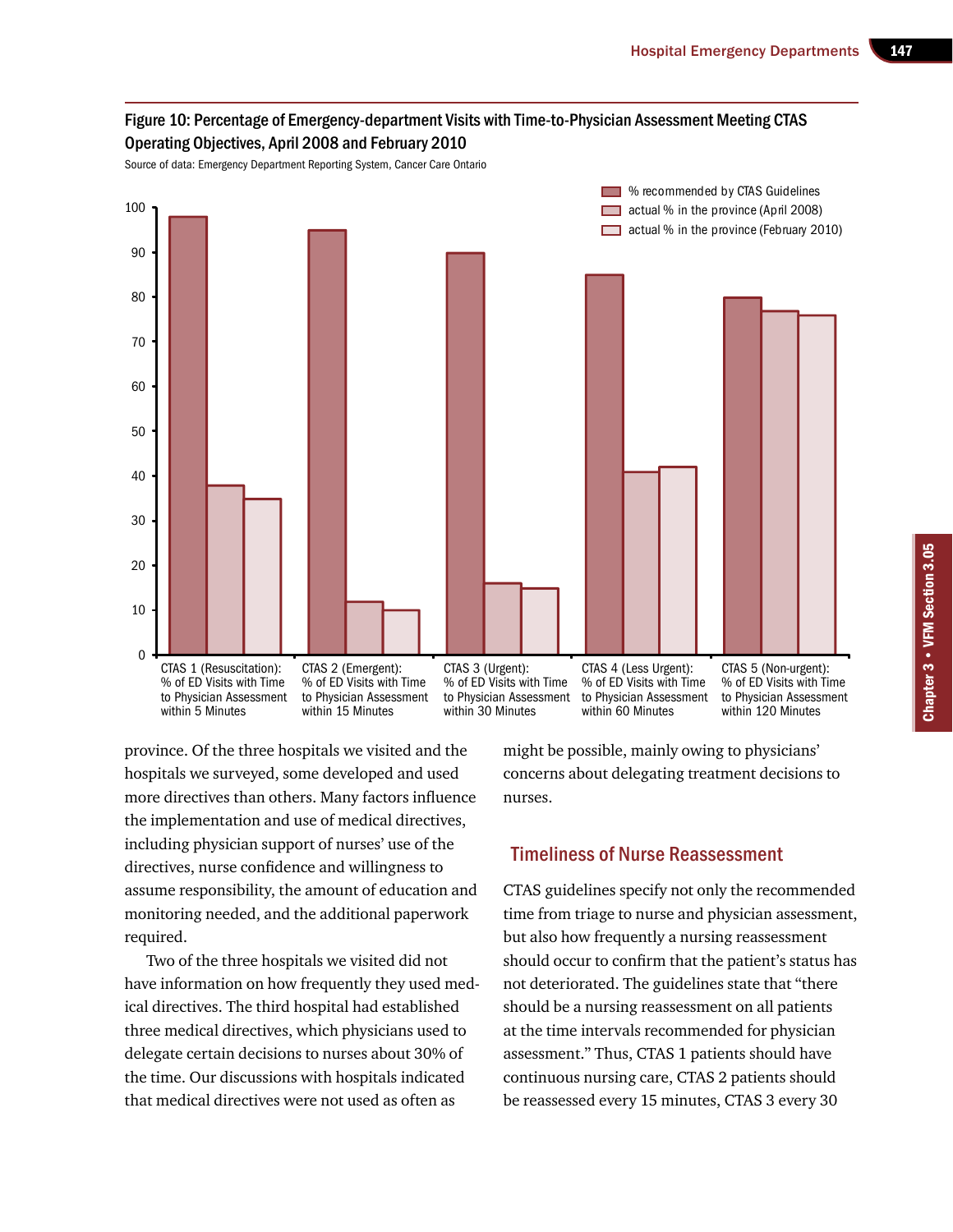minutes, CTAS 4 every 60 minutes, and CTAS 5 every 120 minutes. The CTAS guidelines also state that reassessment results should be documented. The importance of reassessment was also recognized by the CTAS National Working Group, which indicated that the focus on time-to-nurse and time-to-physician assessment should shift to the timely reassessment of patients waiting to be seen, to ensure that unavoidable delays do not jeopardize patient care.

The medical director of one hospital we visited indicated on his response to a patient complaint that "it is difficult to assess the quality of care patients are receiving during their waiting period if the reassessments are not recorded." In our review of patient files at the three hospitals we visited, we noted a number of cases where the CTASrecommended reassessment timelines were not adhered to or there were no records to indicate that patients were reassessed at the recommended time intervals. For example:

- A patient with chest pain was triaged at CTAS 2 and spent three hours waiting for an emergency-department bed, but the patient file did not include any reassessment record during this three-hour wait. Thirty minutes after obtaining an emergency-department bed, the patient experienced cardiac arrest and a doctor was called in to perform cardiopulmonary resuscitation.
- A patient with syncope (loss of consciousness) waited for six hours to be seen by a doctor, but was reassessed only once during this time about 40 minutes prior to the doctor's arrival.
- A patient with a history of cardiac problems had an electrocardiogram done within 11 minutes of his arrival at the emergency department. He then waited for three hours without being reassessed. Consequently, he decided to leave the hospital, but while he was walking to his car, his condition deteriorated. He immediately walked back to the emergency department and was eventually diagnosed with acute coronary syndrome.

• A number of patients were not followed up on for as long as seven hours following triage. When reassessment attempts were made, the nurses found that many of these patients had already left. Some of them were high-acuity patients at CTAS 2 and 3.

## Timeliness of Treatment for Time-sensitive **Illnesses**

Our discussions with hospital staff and our research indicate that the most common types of timesensitive life-threatening illnesses being treated at emergency departments are heart attack, stroke, and sepsis (that is, a severe infection spreading through the bloodstream). We reviewed these three areas including patient files at the hospitals we visited, and noted the following:

- An electrocardiogram (ECG) is the most important diagnostic test for heart-attack patients when they arrive at emergency departments. ECG results affect the timeliness of initiating other cardiac procedures, such as angioplasty, which is the technique of widening a narrowed or obstructed blood vessel with a balloon. The Ministry has not established benchmarks for "door-to-ECG" and "door-to-balloon" times, but the three hospitals we visited indicated that the generally accepted benchmarks are 10 minutes and 90 minutes, respectively. Two of the hospitals we visited have cardiac labs that are capable of performing angioplasty. We noted that, in 2009, one of these hospitals met these benchmarks about half of the time; the second, about two-thirds of the time.
- An important factor that contributes to timely and quality stroke care is the rapid assessment of stroke patients in emergency departments. This includes access to a CT scan, which is often the first test scheduled before further treatment can be given. A CT scan of the head must be done before giving medicine to any patient who is having a stroke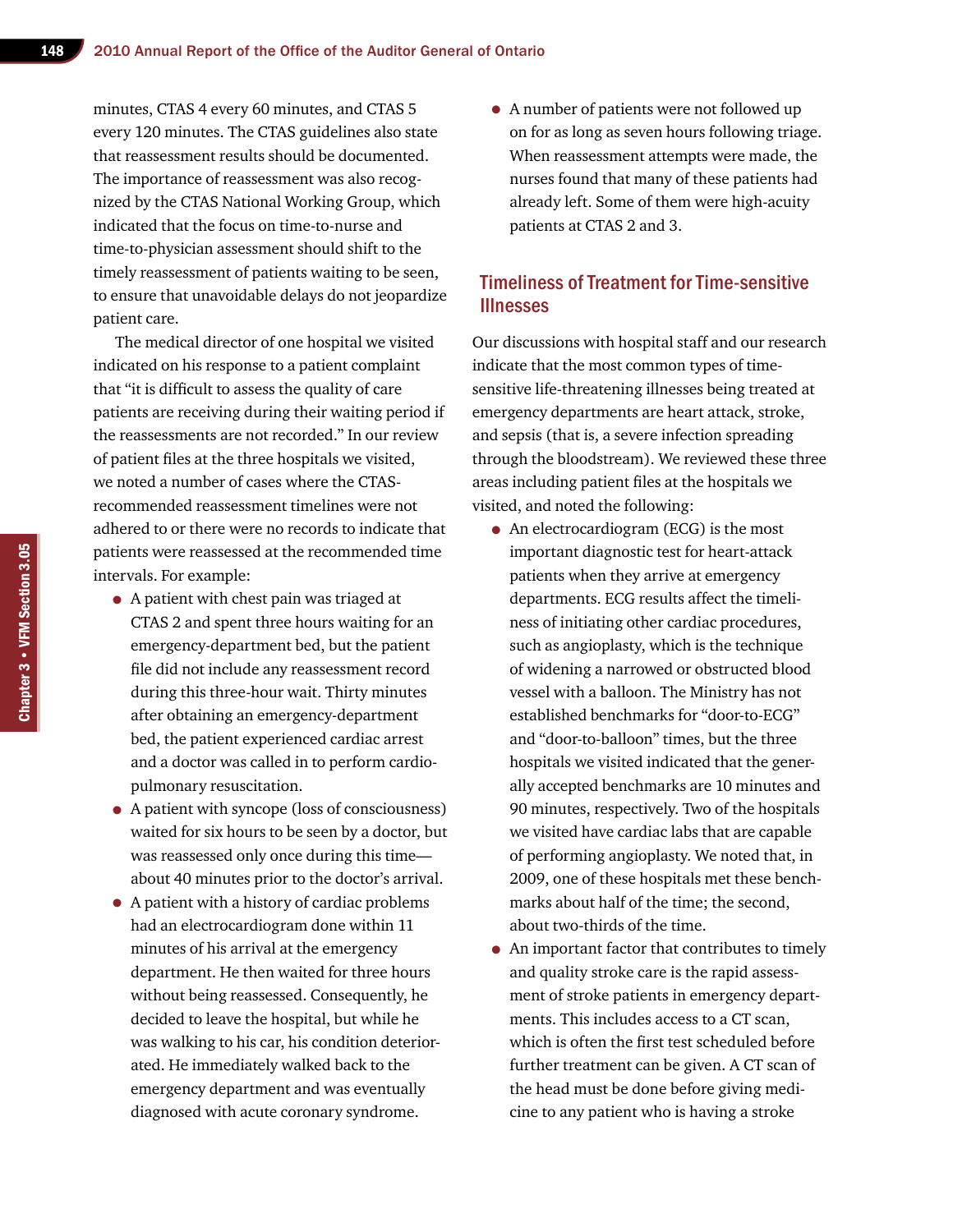caused by a blood clot. One of the hospitals we visited had a dedicated stroke centre. It had an emergency-department stroke protocol that set benchmarks, including "door-to-doctor" time within 10 minutes and "door-to-CT-scan" time within 25 minutes. These benchmarks apply to those patients with stroke symptoms who are eligible to receive medicine to dissolve blood clots. The data provided by this hospital showed that it was able to meet the door-to-CT-scan benchmark about half the time.

• With regard to sepsis, according to a report published by the Canadian Institute for Health Information in 2009, a study of 12 Canadian hospital critical-care units found that the mortality rate for patients with severe sepsis was just over 38%. Recognizing and treating sepsis is a time-critical process. According to an article published by the Society of Critical Care Medicine in 2008, a group of international experts recommended beginning intravenous antibiotics as early as possible and always within the first hour of recognizing sepsis. Lengthy wait times at emergency departments could result in delays in recognizing sepsis and applying antibiotics on a timely basis. All three hospitals we visited agreed that "doorto-antibiotics" time is an important quality measure, but none of them have tracked it. Based on our review of patient files, we noted that door-to-antibiotics time could be very lengthy and varied significantly, ranging from 27 minutes to 10 hours. As well, only one of the three hospitals we visited has developed emergency-department protocols and standardized orders to ensure early identification and treatment of sepsis.

## Recommendation 3

To ensure that patients receive timely assessment and treatment and an appropriate level of care at emergency departments:

- hospitals should work with the respective LHINs to develop, document, and implement procedures for monitoring and reassessing the status of patients in the time interval between triage and treatment in accordance with their assigned triage level; and
- the Ministry of Health and Long-Term Care should encourage hospitals to track critical quality-of-care measures with respect to the most serious time-sensitive illnesses commonly seen in emergency departments and consider the applicability of protocols or best-practice guidelines for those illnesses on a system-wide basis.

## Response from Hospitals

The hospitals agreed with this recommendation. One hospital is currently developing a processflow map and tool to ensure that patients are reassessed and that their status is monitored from the time of triage to the time of treatment. This hospital has also worked with its LHIN to develop quality-of-care measures, including those for the most serious and time-sensitive illnesses.

## Ministry Response

Hospitals that receive funding as part of the Pay-for-Results program are already required to ensure that information on quality of care in the emergency department of each designated hospital is reviewed regularly by its Board Quality Committee.

The Ministry also has an established process called "Stocktake" for continuously adding relevant key performance indicators through regular quarterly meetings between the LHINs and the Ministry. Examples of indicators include time to decision to admit or discharge the patient; time to initial assessment by physician, nurse, or other appropriate professional; time to in-patient bed; and percentage of hospital inpatient discharges before 11:00 a.m.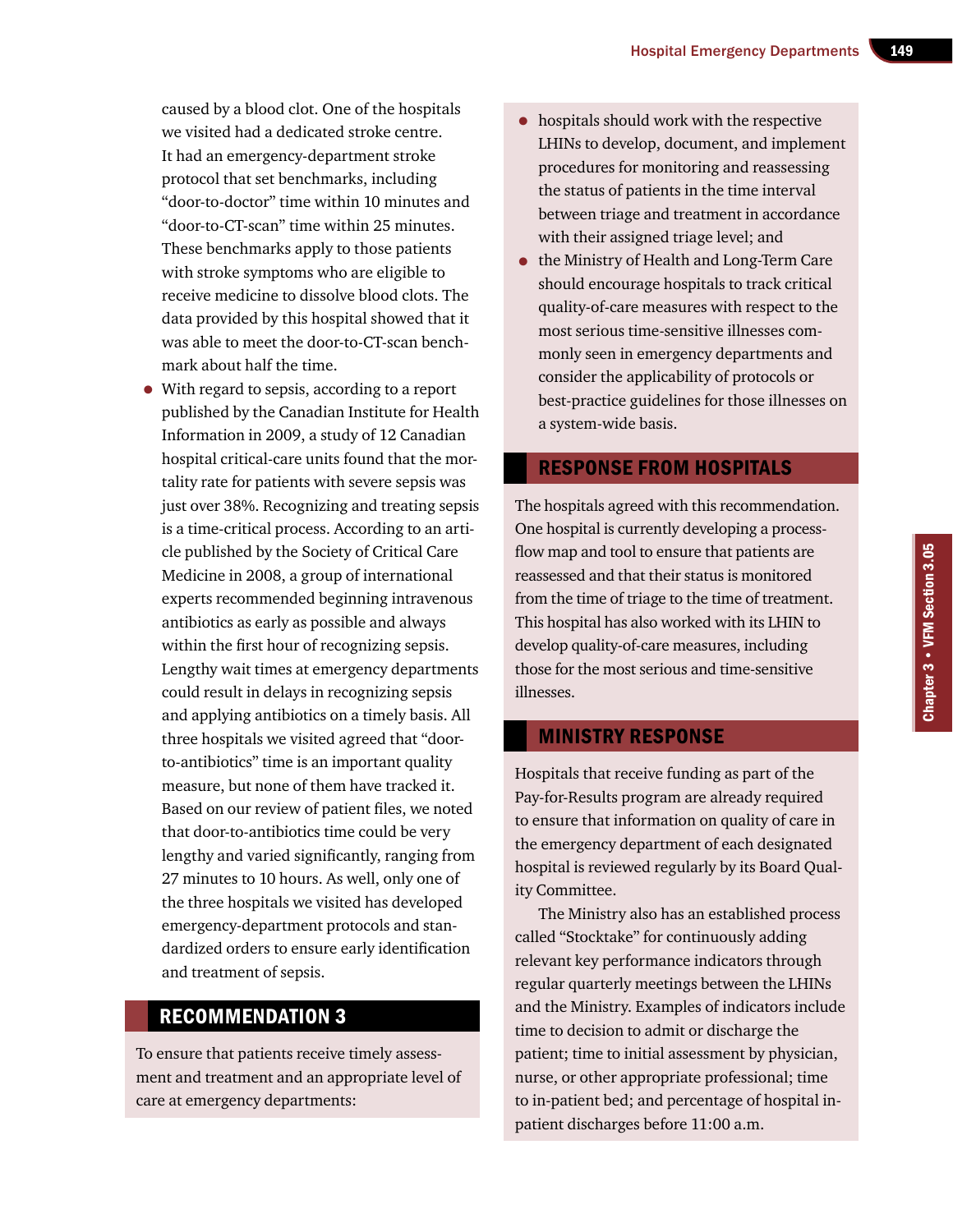## Co-ordination with Other Hospital **DEPARTMENTS**

The smooth functioning of any emergency department is highly dependent on good working relationships with other hospital departments. At the three emergency departments we visited, we noted that access to specialists, diagnostic services, and equipment has a direct impact on patient flow within the emergency departments.

#### Access to Specialist Services

Emergency cases often demand prompt access to specialists in various specialties such as urology and cardiology, who interact with the emergency departments to confirm diagnoses. The key indicator of the timeliness of consultation services is "consult-response time," which measures the time from when the emergency department requests consultation services to the consultant's arrival. The three hospitals we visited and the hospitals we surveyed indicated that long consult-response time can be a significant impediment to efficient patient flow. Specifically:

- Two of the three hospitals were able to provide us with their consult-response times. One emergency department has been tracking this time component since April 2007; the other collected this data in 2009 as part of its Emergency Department Process Improvement Project. We noted that their consult-response times were lengthy, ranging from two hours to almost four hours. At the third hospital, which did not routinely track consult-response times, we reviewed patient files and found that, of those files with consult-response times recorded, the average was about three hours.
- Over three-quarters of the hospitals that responded to our survey indicated that limited hours and types of consultation available onsite were key barriers to patient flow, but most of them did not collect and monitor data on consult-response times.

#### Access to Diagnostic Services

Emergency departments rely on diagnostic services to assist physicians in performing comprehensive assessments of patients. Prompt requests for and reporting of diagnostic results are important to speed up decision-making, which is crucial for emergency-department patients. The key indicator of the timeliness of diagnostic services is "diagnostic-turnaround time," which measures the time from the emergency department ordering diagnostic tests to the results becoming available. The three hospitals we visited and the hospitals we surveyed indicated the following:

- One hospital we visited identified improving diagnostic-turnaround time as an opportunity to improve patient flow. A time-study this hospital conducted on 30 patients found the average diagnostic-turnaround time was 139 minutes. A closer analysis of this time noted that the actual diagnostic test took, on average, only about 20 minutes; the additional time was due to other factors, including limited hours of service for ultrasound, competing demands for diagnostic services from hospital in-patients and out-patients, delays in transferring patients from the emergency department to the diagnostic-test room, and delays in alerting the emergency department when the test results became available.
- The most common types of diagnostic services ordered by emergency departments are x-rays, ultrasounds, and CT scans. All three hospitals we visited co-ordinated with their diagnostic imaging departments to ensure timely access to emergency-department patients and arranged on-call services for emergency afterhours access. However, access to ultrasounds and CT scans was limited at night and during weekends and holidays. Turnaround times for ultrasounds and CT scans at the three hospitals we visited ranged from 1.5 hours to 2.5 hours. Two hospitals we visited had specific concerns about their access to CT scanners.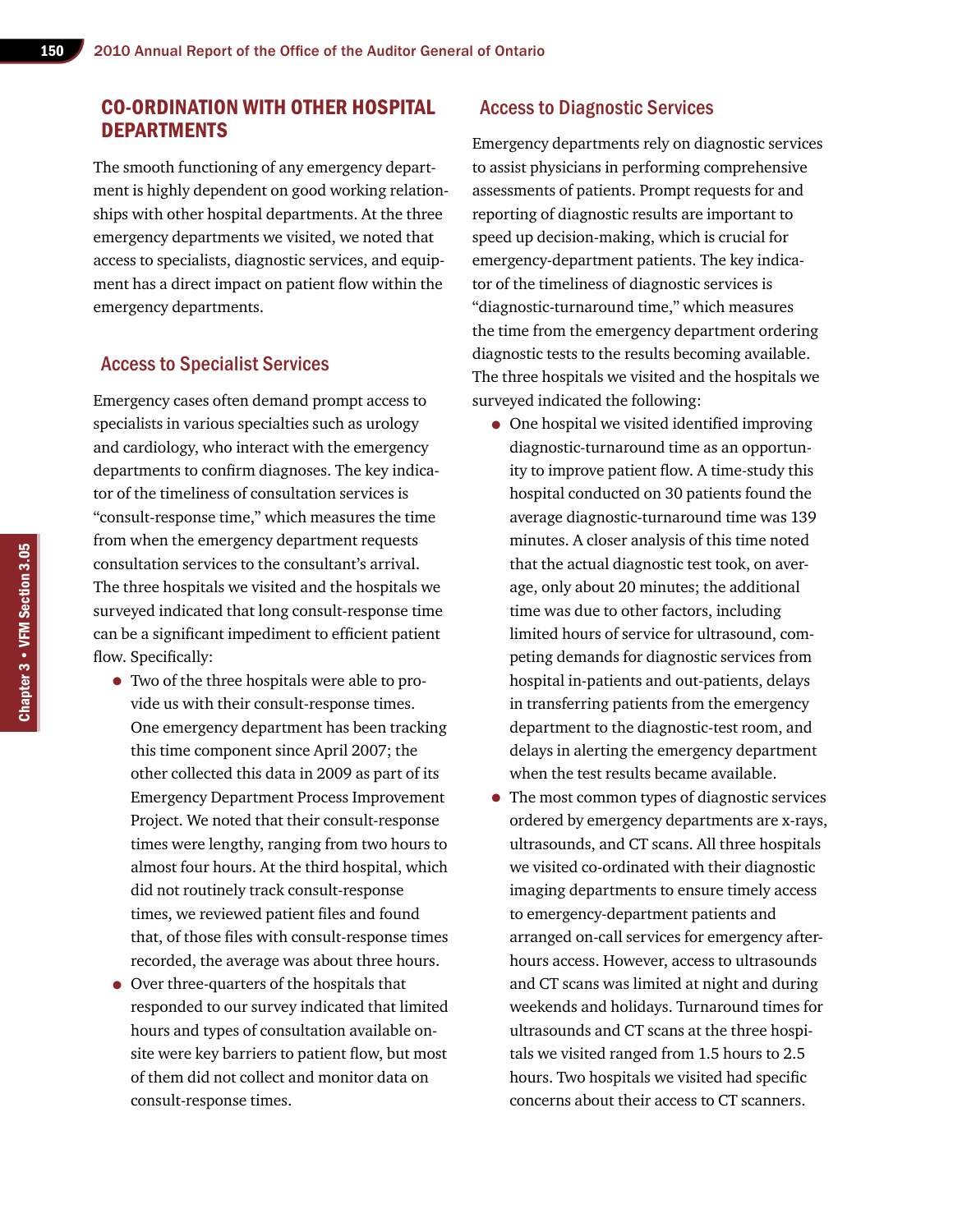One indicated that the CT scanner was not located in close proximity to the emergency department, which affected the timeliness and safe transport of acutely ill patients needing diagnostic tests.

• Over three-quarters of the hospitals that responded to our survey also confirmed that limited hours and types of diagnostic testing available on-site were key barriers to efficient patient flow.

## Emergency-department Equipment Management

The three hospitals we visited all acknowledged concerns about the amount of time emergencydepartment staff spent searching for equipment. We noted the following:

- Emergency-department equipment was often misplaced for various reasons, such as equipment not being returned to its assigned location, emergency-department layout or space constraints, and patients taking portable equipment with them when going to different parts of the hospital.
- Emergency-department equipment for which staff spent the most time searching included ECG machines, ultrasound machines, vitalsign monitors, blood pressure cuffs, and thermometers.

The hospitals we visited had not quantified the actual time spent in searching for equipment and the impact such time away from the bedside had upon patient care. However, a study published by the Ontario Health Quality Council in 2008 confirmed that emergency-department nurses and doctors often spent a significant amount of time searching for equipment.

## Recommendation 4

To better allow hospitals to assess the impact that timely specialist consultation and diagnostic services have on patient care, especially for high-acuity patients, hospitals should track targeted and actual wait times for specialist consultation and diagnostic services for emergency patients, so that the impact of these wait times on providing timely and appropriate patient care can be periodically assessed.

## Response from Hospitals

The hospitals agreed with this recommendation. One hospital commented that, although timely access to consultation and diagnostic services was important, the development of new and innovative diagnostic supports would also support overall efficiency and timely access to quality care for emergency-department patients.

#### Ministry Response

The Ministry is continuously reviewing best practices and learning new ways to improve data collection and reporting. The Ministry anticipates that by next year it will have a standardized process for capturing and reporting the time to specialist consultations and the time to diagnostic services.

## Patient Departure from the Emergency Department

## Access to In-patient Beds for Admitted Emergency-department Patients

"Time-to-in-patient-bed" measures the time from an emergency-department physician deciding to admit the patient to the hospital's in-patient area to the patient's actual departure from the emergency department. Although the System has collected data since April 2008 on the time it takes for an emergency patient to be admitted to an in-patient bed, as of the time of our audit, this information had not been publicly released on the Ministry's website and no provincial target had been established. The Physician Hospital Care Committee—a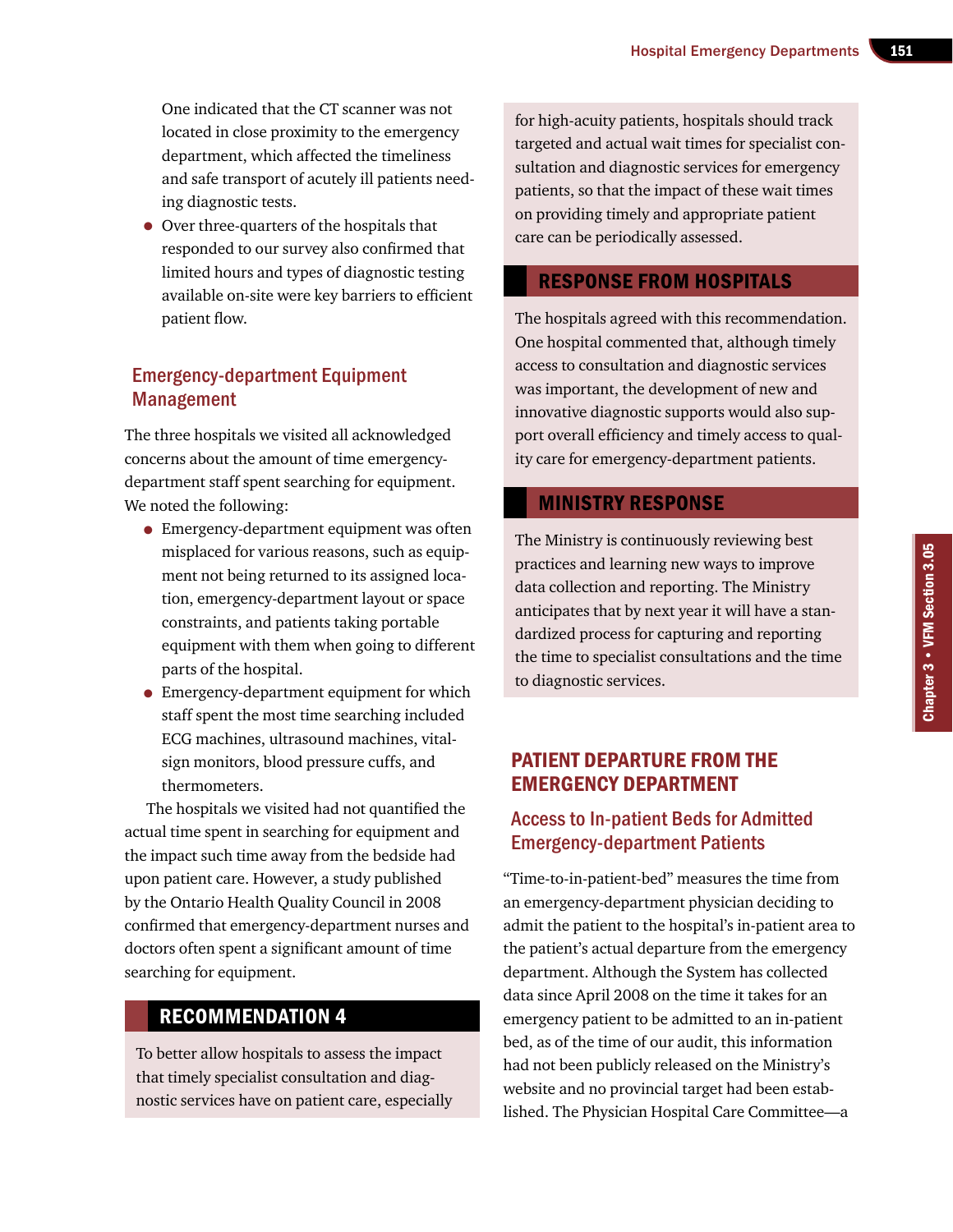tripartite committee of the Ministry, the Ontario Medical Association, and the Ontario Hospital Association—recommended in 2006 that "emergency department time to admission" be a performance target "established at one hour."

To assess the timeliness of access to in-patient beds for admitted patients, we obtained data from the System. The most recent data available during our audit showed that, in February 2010, emergency-department patients admitted to inpatient units spent on average about 10 hours waiting in emergency departments for in-patient beds, and some waited as long as 26 hours or more. The average times from admission to in-patient bed did not improve significantly from April 2008 to February 2010, fluctuating from eight hours to 11 hours on a monthly basis. The Canadian Association of Emergency Physicians and the National Emergency Nurses Affiliation have both stated that patients requiring hospital admission should not be held in emergency departments, hallways, or waiting rooms for more than six hours because, for longer durations, these are not safe or humane conditions for sick people.

A monthly survey conducted by the Ontario Hospital Association also indicated that, from November 2008 to October 2009, at any point in time there were about 700 patients across the province waiting in emergency departments, hallways, or other hospital public space for in-patient beds. The three hospitals we visited indicated that getting emergency patients into in-patient beds on a timely basis could have a significant impact on the smooth operation of their emergency departments. For example:

• One hospital received a complaint in 2009 that a cancer patient had waited for three days in the emergency department for an inpatient bed. After investigation, the hospital found that the emergency department had been holding 24 admitted patients during that period, but there were actually 18 empty beds available in various in-patient units. We also noted that on about 60% of all days in 2008 and 2009, there were more than 16 patients

waiting for in-patient beds in this hospital, and the majority of them were waiting in the emergency department.

• Another hospital noted that there were too many "admits to no beds"—admissions made when, in fact, in-patient beds were unavailable—leading to increased length of stay and interruption of patient flow through the emergency department. This situation was caused by delays in portering, delays in bed cleaning, and unclear communication from the in-patient units that beds were ready.

We noted that such delays were often caused by lengthy periods of time during which in-patient beds were empty—commonly referred to as "bedempty time":

- One hospital recognized the importance of this issue and specifically used three systems to track bed-empty time: the housekeeping department's system monitored bed-cleaning times; the emergency-department system tracked patient movement in the emergency department; and the in-patient unit's bedtracking board monitored bed availability. Although this approach provided useful information, better integration was required to ensure that bed cleaning was initiated soon after a bed became available and that, once the cleaned bed was ready, the next patient was admitted in a timely manner. We found the average bed-empty time in this hospital to be about 5.5 hours.
- The other two hospitals did not monitor the extent of their bed-empty times. One did not have the necessary systems to analyze the entire process; the other had the required systems but had not integrated them. As a result, while they acknowledged this was an issue, they could not identify the specific sources of any delays.
- About two-thirds of the hospitals we surveyed indicated that they did not have the capacity or infrastructure in place to measure the extent of their bed-empty times.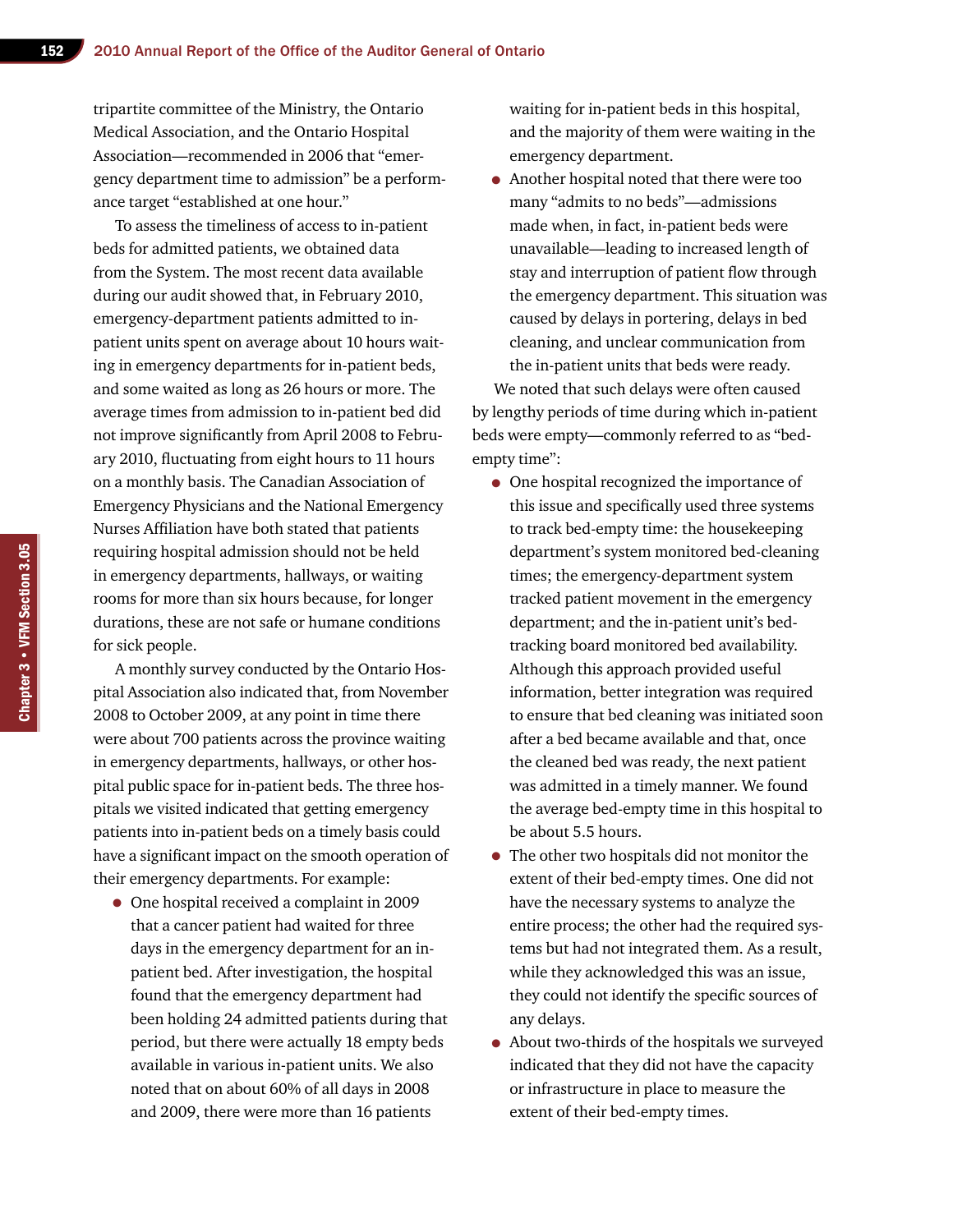## Recommendation 5

To ensure that vacant in-patient beds are identified, cleaned, and made available on a timely basis to admitted patients waiting in emergency departments:

- hospitals should have an effective process in place to identify vacant beds and communicate their availability between in-patient units and emergency departments; and
- the Ministry of Health and Long-Term Care should work with the LHINs and with hospitals to identify and disseminate best practices that enable hospitals to reduce unnecessarily long stays of admitted patients in emergency departments.

#### Response from Hospitals

The hospitals concurred with this recommendation. One hospital has begun exploring the use of technology to identify and track the current status for patients and beds, and to allow realtime direct communication across hospital departments. Another hospital commented that using best practices to address the complex issue of ensuring timely access to in-patient beds for emergency-department patients is a top priority of its senior management team.

#### Ministry Response

The Ministry has undertaken numerous activities to facilitate knowledge transfer and timely dissemination of best practices across the system. It is also working closely with the LHINs and hospitals on a range of initiatives to reduce unnecessarily long stays in emergency departments and to ensure that vacant in-patient beds are made available on a timely basis.

The Ministry's Emergency Department Process Improvement Program (ED PIP) trains staff on best practices related to in-patient bed turnover, and supports hospitals in improving patient flow from admission to the emergency

department to discharge from an in-patient unit. Improved bed-empty times and admission processes have been identified by more than 80% of ED PIP sites.

The accountability agreement between the Ministry and LHINs includes LHIN-specific targets for three emergency-department wait-time indicators. The Ministry and the LHINs meet quarterly to discuss the performance reports submitted by LHINs, including progress made and challenges encountered in meeting targets.

## **STAFFING**

Appropriate staffing levels are essential to the efficient and effective operation of emergency departments; inadequate staffing can clearly contribute to emergency-department wait times. There are no provincial standards for determining emergencydepartment staffing requirements. Each emergency department makes staffing decisions based on its patient numbers and average levels of patient acuity.

## Emergency-department Nurse Scheduling

Two of the three hospitals we visited had difficulty scheduling staff to fill emergency-department nursing schedules. We reviewed these schedules on a sample of days in the 2008/09 fiscal year and found that one hospital was unable to schedule enough staff each day to fill about 15% of its emergency department's nursing hours. As a result, the emergency-department manager had to call upon other nurses to work extra shifts in order to meet the workload requirement. Management at two of the hospitals we visited told us that scheduling nurses was difficult for emergency departments for a variety of reasons. Nurses tended to stick to their preferred schedules; some were able to negotiate a favourable schedule and only worked certain shifts when they were specifically recruited. All three hospitals had to follow the terms of collective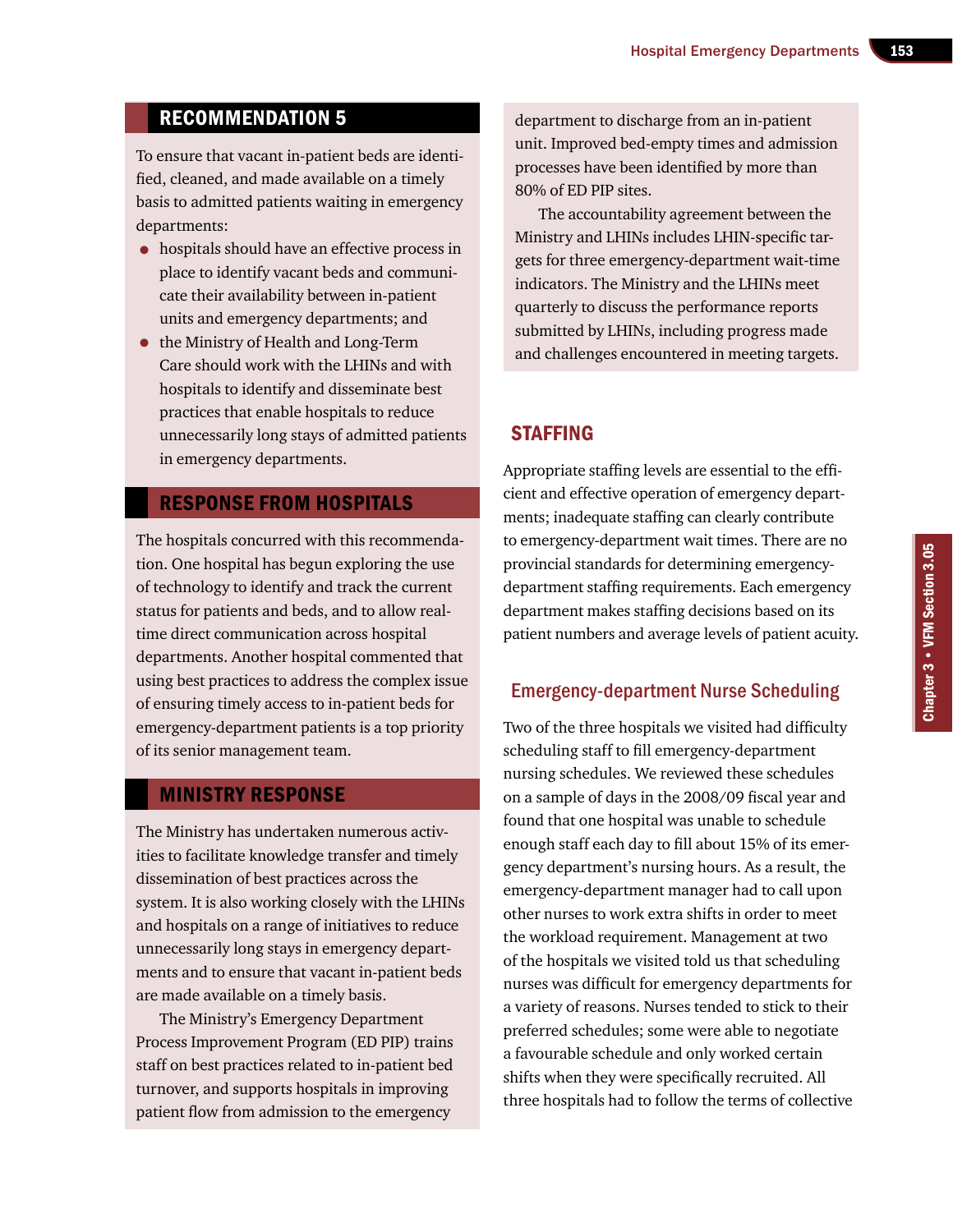agreements, especially in scheduling staff during holiday seasons.

The three hospitals we visited often incurred extra costs by having emergency-department nurses work extra shifts for which they received premium and overtime pay. According to the hospitals' collective agreements with the nurses, such extra pay is to be offered only after all opportunities to pay at regular-time rates have been exhausted. We identified a number of emergency-department nurses whose overtime payments accounted for a significant portion of their total earnings. For example:

• At one hospital we visited, one nurse's annual overtime pay accounted for over half of her total earnings for nine consecutive years. In the 2009/10 fiscal year, her total earnings were \$157,000, of which 57% or \$90,000 was overtime pay. The hospital's finance department told us that it had informed emergencydepartment management about this situation

over several years, but the issue still had not been resolved.

• At another hospital, one nurse's total earnings in 2009/10 were \$193,000, which included payments for extra shifts and overtime. This was almost three times the average salary of nursing staff at that hospital.

The emergency department is a busy, demanding environment in which staff work under considerable pressure. Nurses' consistently working overtime and/or handling extra shifts can lead not only to additional costs for the hospital but also to staff burnout and errors, with an attendant negative impact on the quality of patient care. Although overtime costs cannot be eliminated, hospitals need to adequately oversee this area through regular report-backs on overtime levels and through use of alternative staffing approaches, such as hiring additional staff and using contract nursing staff where permitted under the collective agreements.

#### Figure 11: Number of People per Emergency-department Physician, by LHIN, 2008

Source of data: Ontario Physician Human Resources Data Centre

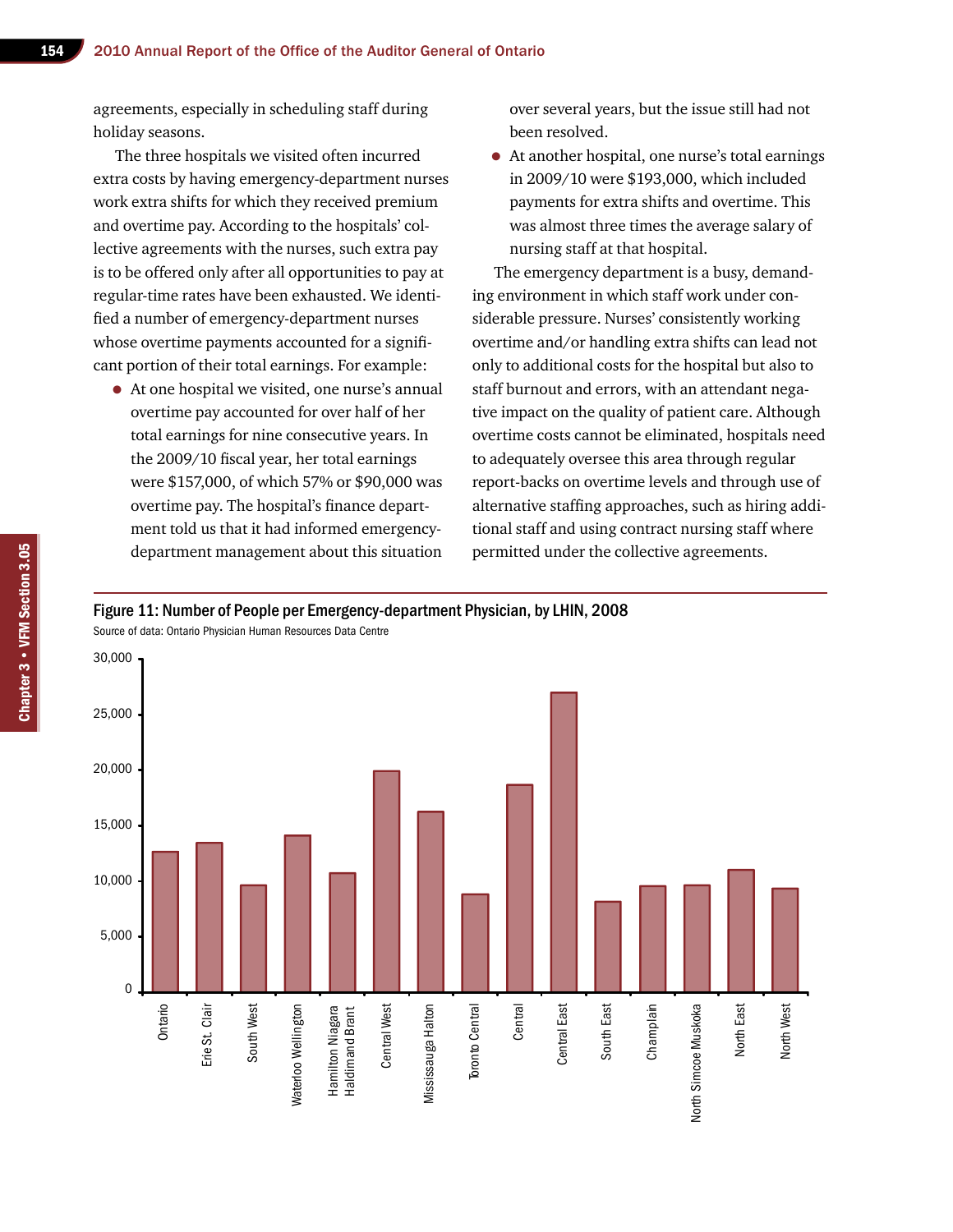## Emergency-department Physician Capacity and Distribution

The Ontario Physician Human Resources Data Centre (Centre) maintains a registry of all physicians practising in Ontario. The most recent data show that, in 2008, the province had about 1,000 emergency-department physicians. However, there have been no comprehensive studies to determine the province's current and projected needs for emergency-department physicians. HealthForceOntario—the provincial strategy to ensure that Ontarians have access to the right number and mix of qualified health-care providers published a report in November 2009, which stated that "to understand what the 'right' capacity is in delivering access and quality of care to residents, a provincial study should be conducted to understand emergency department resourcing and distribution needs across the province."

Data provided by the Centre show that the ratio of emergency-department physicians to population varied among the province's 14 LHINs from 1:8,000 people to 1:27,000 people, indicating the uneven distribution of emergency-department physicians across the province and possible shortages in certain regions (Figure 11).

The uneven distribution of emergencydepartment physicians has resulted in shortages in certain regions of the province, which has resulted in some emergency departments engaging the services of emergency-department physicians from a staffing agency. Two of the hospitals we visited and about 40% of the emergency departments we surveyed had used agency physicians. The information they provided indicated that:

• Using agency that physicians was expensive. In addition to paying agency physicians for the shifts worked, the emergency departments had to pay various non-clinical fees such as out-of-town travel and accommodation costs, a one-time implementation fee (\$5,000 to \$7,500), and an administration fee (about \$300 per shift).

• The quality of agency physicians varied, and the emergency department had no control over their level of skill and commitment. An independent study commissioned by the Ministry in 2006 recommended that "hospitals should work as aggressively as possible to eliminate the use of agency physicians in staffing their emergency departments." At the time of our audit, based on information provided by the staffing agency, there were about 20 hospitals still using agency physicians to staff their emergency departments.

## Recommendation 6

To ensure that emergency departments are operating cost-effectively with adequate nurses and physicians:

- hospitals should deal with chronic overtime by setting targets for reducing overtime costs to acceptable levels and implementing effective measures for achieving these targets; and
- the Ministry of Health and Long-Term Care should work with the LHINs and with hospitals to conduct studies to assess the requirements, availability, and regional distribution of emergency physicians across the province in order to develop a sustainable human resources strategy that will ultimately eliminate the use of agency physicians.

## Response from Hospitals

For the most part, the hospitals agreed with this recommendation. One hospital commented that the use of contract nursing staff to solve the nurse-scheduling problem was not a feasible and cost-effective long-term solution. Another hospital suggested that a sustainable human resources strategy should include ways to support unexpected increased emergencydepartment physician coverage needs caused by seasonal closures of other, alternative urgenthealth-care facilities.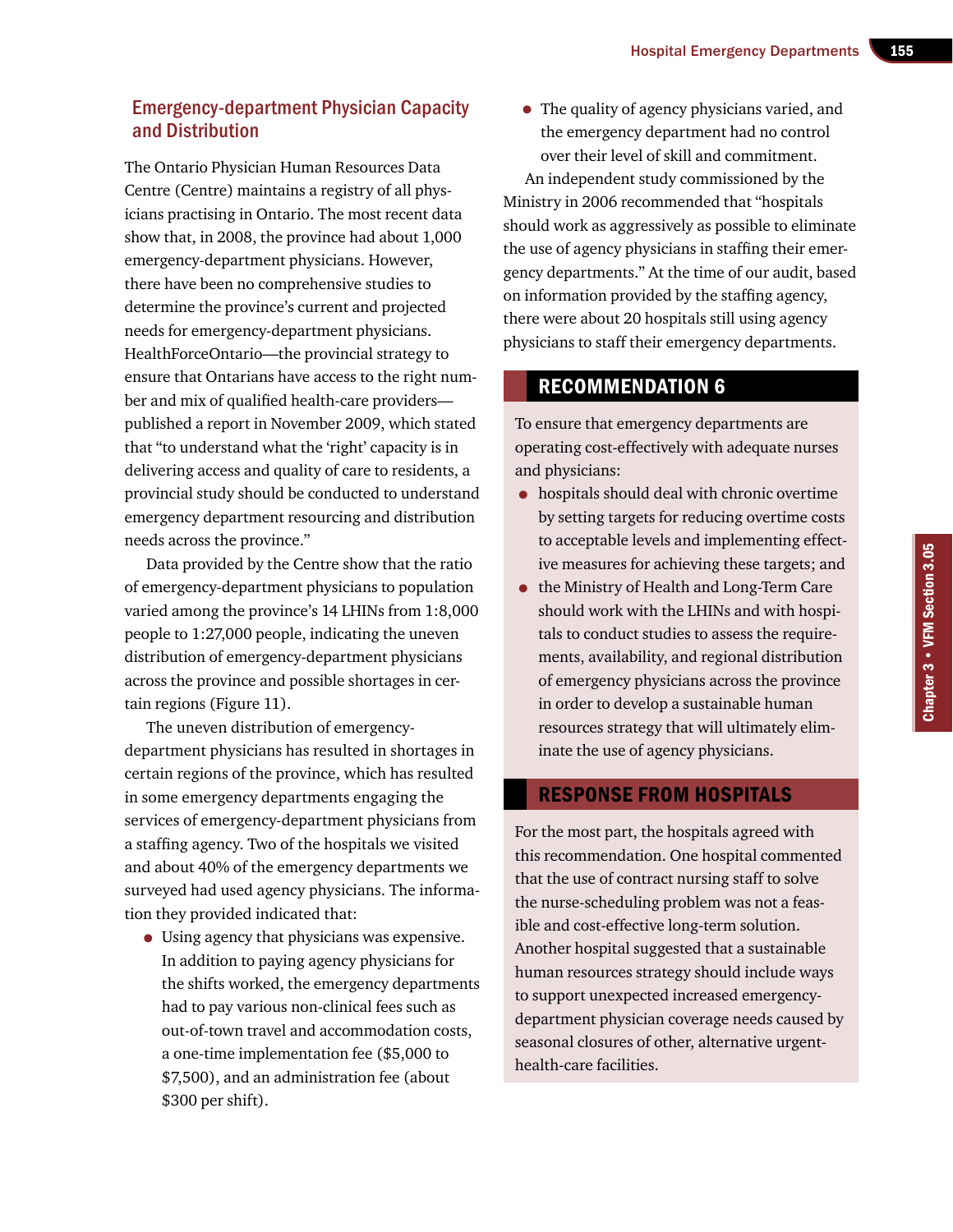### Ministry Response

The Ministry is working with various delivery partners to ensure that emergency departments are operating cost-effectively by applying best practices and lessons learned from others who have experience and demonstrated improvements. These initiatives include:

- the Emergency Department Coverage Demonstration Project, which provides urgent coverage as an interim measure to designated hospitals that are facing significant challenges covering emergency-department shifts;
- the *ED Staffing Reference Guide*, which helps hospital leaders and LHINs understand and access government programs and incentives that may assist emergency departments;
- a two-day Emergency Medicine Primer for Family Physicians, offered by the Ontario College of Family Physicians in collaboration with the Ministry; and
- a Ministry-funded proposal for a "Supplemental Emergency Medicine Experience," a pilot project that would create an intensive program in emergency medicine for family physicians (the Ministry received the proposal in March 2010 and it is under review).

The Auditor's report recognizes that hiring additional nursing staff in emergency departments can reduce overtime costs. The 9000 Nurses Commitment supports the implementation of newly committed, full-time, permanent nursing positions. Movement toward 70% fulltime employment may also reduce the burden of overtime costs and promote better continuity of care, leading to improved patient outcomes and a more sustainable workforce.

## Impact of Emergency-department Wait Times on ambulance Emergency Medical Services (EMS)

In the 2008/09 fiscal year, ambulances delivered about 700,000 patients to emergency departments, accounting for about 13% of all emergencydepartment visits. Over 80% of them were highacuity patients in CTAS 1, 2, and 3. Ambulances carrying patients often queued at emergency departments, and could not immediately offload patients due to emergency-department overcrowding or lack of beds. Such delays have significant implications for the Emergency Medical Service (EMS) providers across Ontario. Responsibility for providing land ambulance services rests with the 40 upper-tier municipalities (regions, counties, and cities) and 10 designated delivery agents in remote areas. The Ministry is responsible for setting standards and funding 50% of approved eligible costs of municipal land ambulance services. The balance of funding and actual delivery of service is the responsibility of the municipalities and designated delivery agents.

#### Offload Delays

Paramedics stay with and continue to care for their patients who have been delivered to the emergency department by ambulance until emergencydepartment nurses can accept the patient and there is an emergency-department bed available. A delay in transferring a patient's care from the paramedics to the emergency department is known as an "offload delay." Our review of patient files at the three hospitals we visited and information we received from EMS providers indicated that ambulance crews often had to wait for over an hour—and in some cases up to three hours—for their patients to be attended to by the emergency department.

We sent a survey to all 14 EMS providers that received ministry funding for the Offload Nurse Program (discussed in a following section), which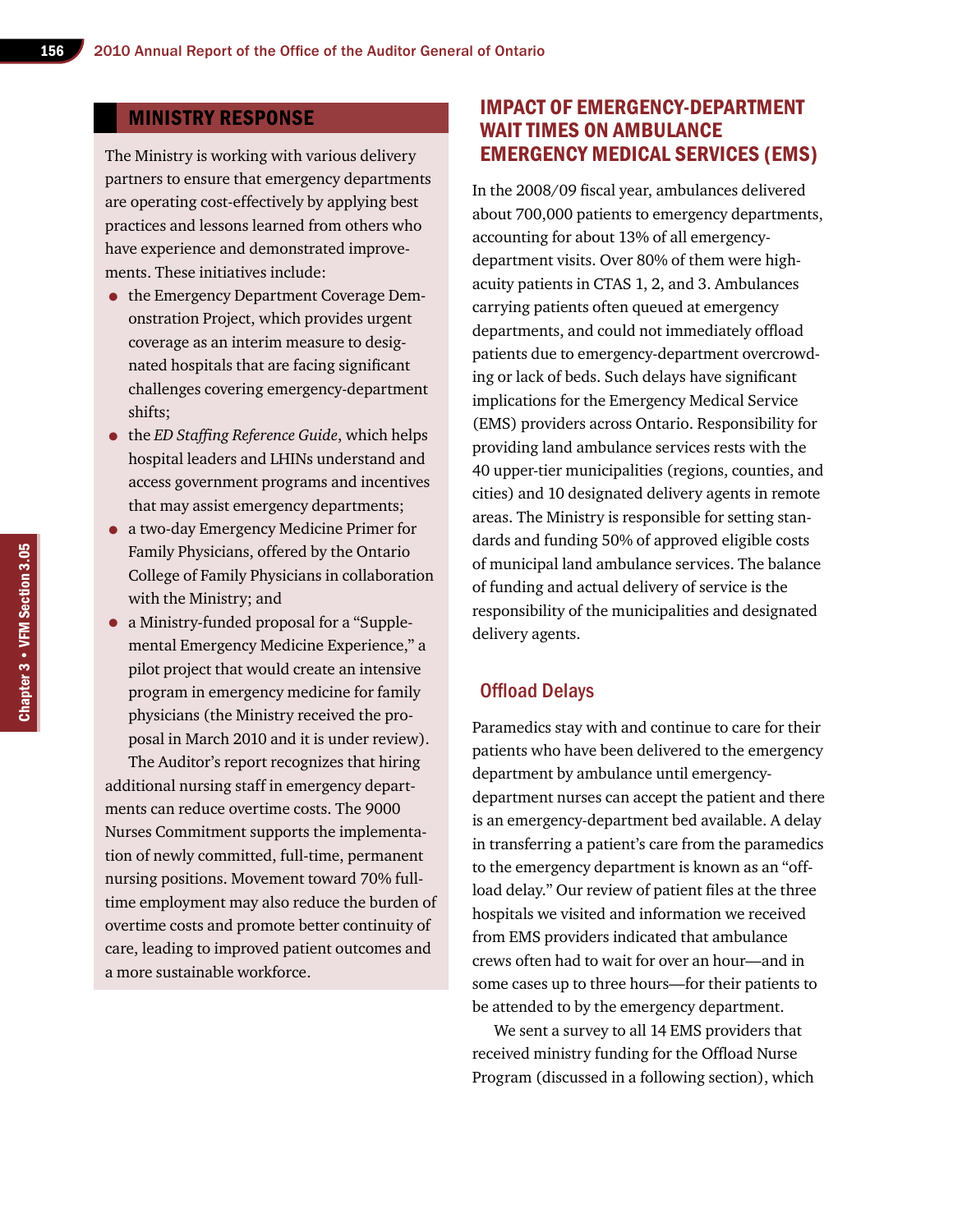was specifically targeted to reduce emergencydepartment wait times; 10 of them responded. All of them expressed frustration with long offload delays, which diminished available ambulance resources, resulting in fewer or even no ambulances being available to respond to new emergency calls. Most of the respondents complained that offload delays increased EMS providers' operating costs and adversely affected staff morale because the paramedics frequently incurred overtime and were unable to finish their shifts on time. In addition, they commented that offload delays could have implications for quality of patient care because paramedics were being requested to perform procedures outside their skill sets and to render ongoing nursing care until the patient was accepted by the emergency department, during which time there was the increased risk of the patient's condition deteriorating.

#### Ambulance Offload Time

Delay in offloading ambulance patients is an important indicator of the accessibility and effectiveness of emergency departments. The key performance indicator is "ambulance offload time," which is defined as the time from the arrival of the ambulance until the patient has been removed from the EMS stretcher and care transferred from the paramedic to hospital staff. Ambulance offload times vary throughout the province and are notably longer in urban areas. In 2005, the province established the Hospital Emergency Department and Ambulance Effectiveness Working Group to study emergency services. The group issued a report, which advised that ambulance offload time "must be improved immediately" and recommended the implementation of a benchmark ambulance offload time of 30 minutes, 90% of the time. (In other words, it would be acceptable for the ambulance offload time to exceed 30 minutes 10% of the time). The report also recommended that "hospitals improve their ambulance offload time by 10% per month from baseline until the benchmark is

reached." Although the Emergency Department Reporting System (System) has collected ambulance offload times since October 2008, they were not published on the public website or measured against the 30-minute benchmark.

To assess the extent of offload delays, we obtained ambulance offload times from the System to review the trends and regional variations in the province. Ambulance offload times decreased in the first few months after the introduction of the Offload Nurse Program (see next section) in late 2008, but by February 2010 were higher than they had been in October 2008. On average, every month about 20% of patients arriving by ambulance at emergency departments still exceeded the 30-minute benchmark, compared to the 10% target noted earlier.

Our review indicated that ambulance offload times could be understated at some hospitals. The data one of the hospitals we visited had provided to the System indicated that its average ambulance offload time from October 2008 to August 2009 was very short—only eight minutes—yet the data maintained by the EMS provider serving this hospital indicated it to be 82 minutes. We requested raw data from the hospital and recalculated the ambulance offload time, determining that it was actually 33 minutes. The discrepancy between the hospital's ambulance offload time and that of the EMS provider came from two sources. First, the EMS provider informed us that paramedics often did not record ambulance offload times for all ambulance patients, with the compliance rate for this provider being about 60%. Second, hospital staff confirmed that an error had been made in the original data submitted to the System, resulting in the ambulance offload time being understated. Although the offload time of only eight minutes seems significantly low, Cancer Care Ontario, which is responsible for managing the System, did not question these data. It informed us that it has been working closely with EMS providers across the province to improve the quality of data submitted by emergency departments.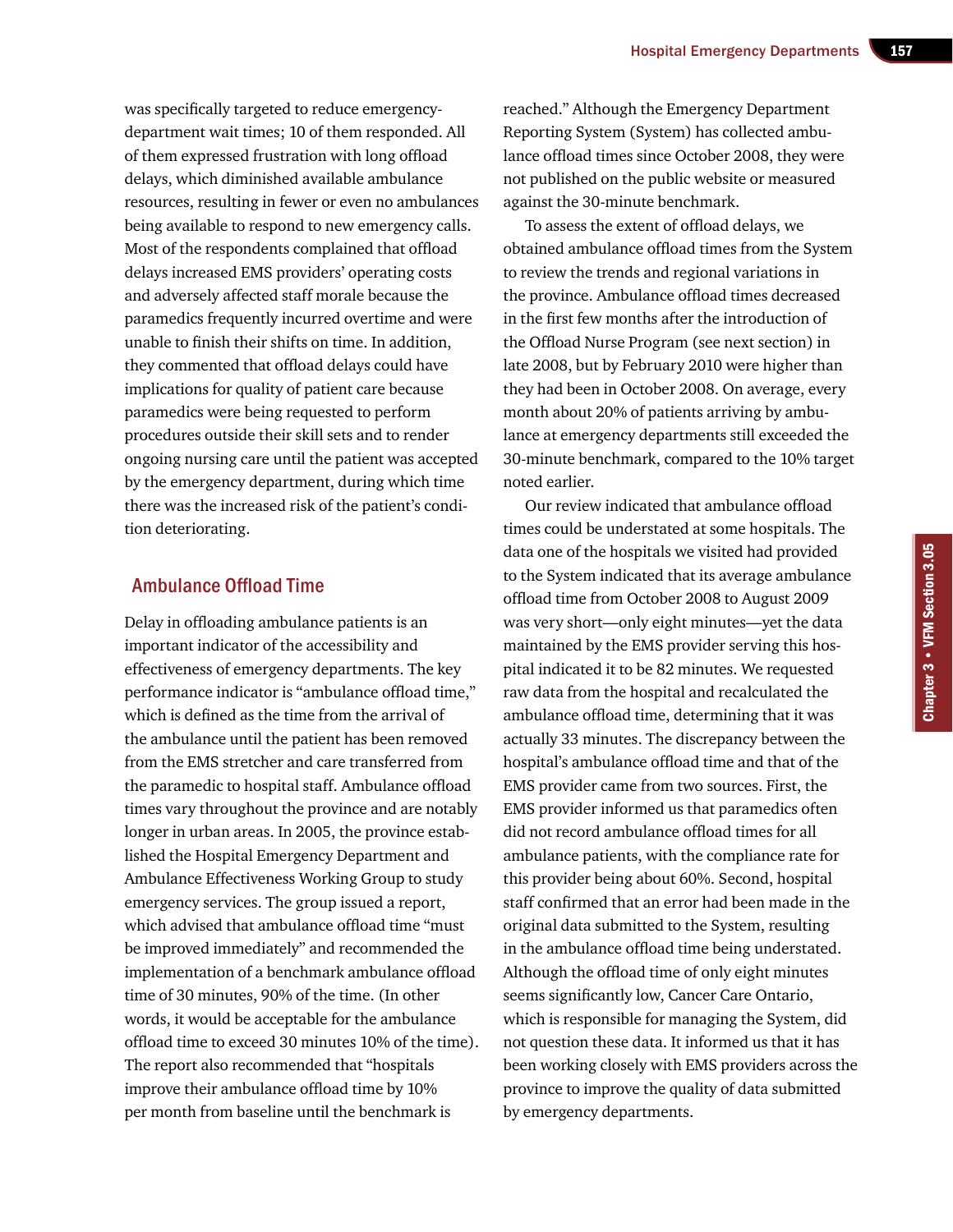## Offload Nurse Program

To alleviate offload delays, in May 2008, the Ministry began funding the Offload Nurse Program (Program), intended to improve teamwork and co-ordination between emergency medical services and hospitals. The Ministry provided \$4.5 million in 2008/09 and \$5 million in 2009/10 to 14 EMS providers in Ontario to reimburse hospitals for the cost of providing offload nurses, who are dedicated solely to assuming care of EMS patients. By taking care of patients when they arrive, the offload nurses are intended to free up ambulances and paramedics to respond to other calls. The 14 selected EMS providers entered into agreements with specific hospitals to purchase the services of offload nurses. Although the offload nurses were employed by the hospitals, the Ministry provided funding directly to the EMS providers rather than the hospitals to ensure that the money was used specifically for offload nurses and not merely to increase overall staffing in emergency departments.

All three hospitals we visited welcomed the additional resources given. However, they indicated that offload nurses provided only short-term relief. In fact, one hospital questioned the effectiveness of having offload nurses. It commented that the Program was not a good use of resources because dedicated offload nurses were not integrated well into the whole system of operating emergency departments. At times when other areas of emergencydepartment operations had more urgent needs, the hospitals were not allowed to assign offload nurses to those areas: offload nurses could only take care of ambulance patients.

Because the Ministry had not formally evaluated the Program, we contacted all 14 EMS providers that received funding to obtain their feedback; 10 of them responded. In general, they told us that although the additional funding had helped improve offload time, more work will be required to sustain these short-term results. Specifically:

• Most EMS providers acknowledged that the Program reduced ambulance offload times,

freed up ambulances, and brought emergency departments and EMS providers together to improve offload delays. However, additional longer-term data would be required to confirm the sustainability of these initial positive results. Although the Program was not intended to solve the overall systemic issue of emergency-department wait times, it did provide a short-term relief. For this Program to have long-term success, the hospitals would concurrently have to make other longterm process improvements to emergencydepartment flow. Therefore, it would be important for the Ministry, hospitals, and EMS providers to continue to monitor the impact of the Program and other initiatives intended to alleviate emergency-department wait times.

• Some of the EMS providers told us that the Program had limited focus and did not significantly improve ambulance offload times. In certain regions, offload delays continued to increase because of two main problems. First, staffing shortages precluded the offload nurse position being staffed at all times to optimize the Program's benefits. Second, funding and offload nurse coverage hours were far below the levels needed to have any significant impact.

## Recommendation 7

To ensure the efficient use of the ambulance Emergency Medical Services (EMS) and to enhance co-ordination between EMS providers and emergency departments, the Ministry of Health and Long-Term Care should:

- determine whether the recommendation in the 2005 expert panel's report on ambulance effectiveness of a benchmark ambulance offload time of 30 minutes 90% of the time should be accepted as a province-wide target;
- work with hospitals, EMS providers, and Cancer Care Ontario to improve the validity and reliability of ambulance offload data and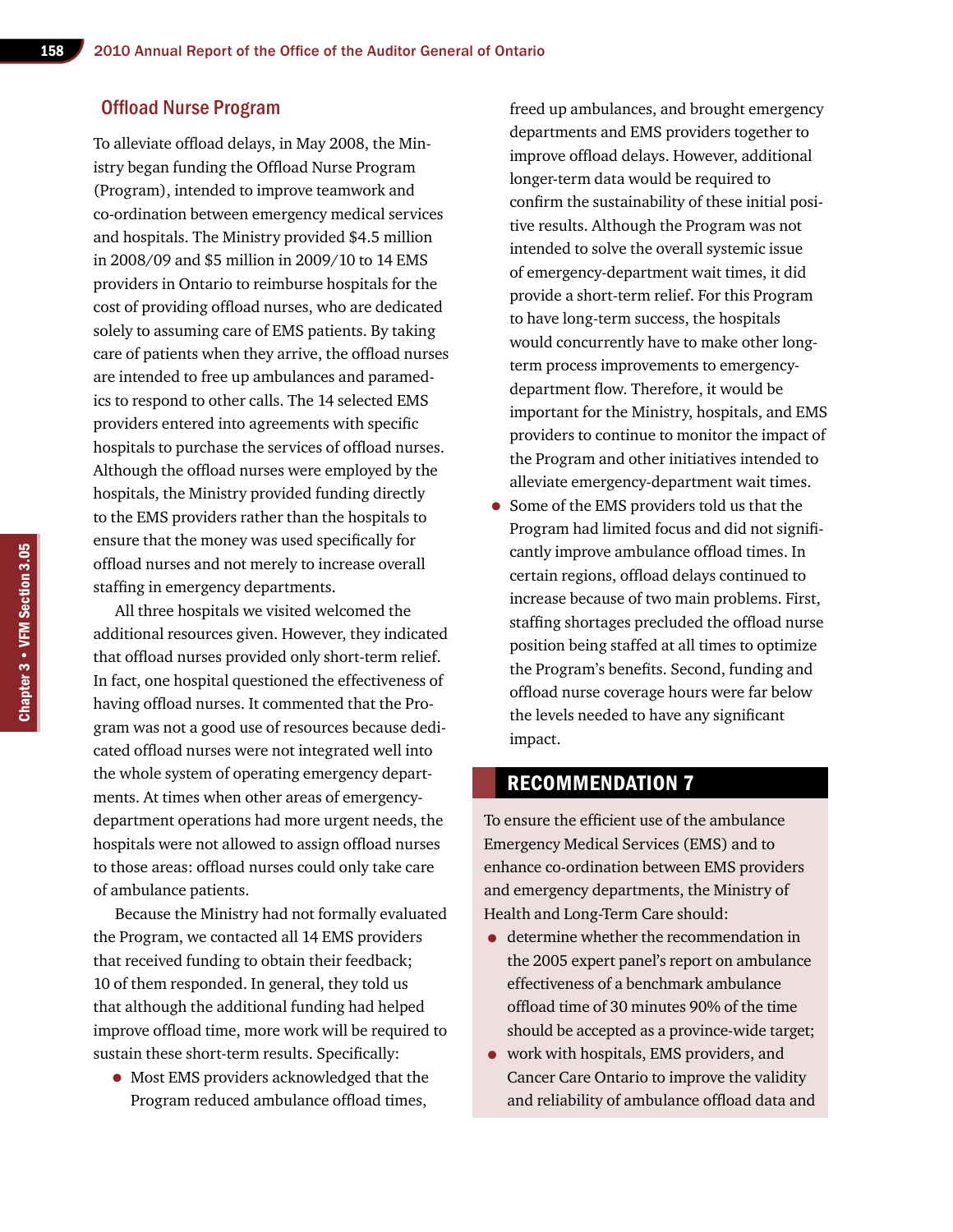to ensure that such data are standardized, consistent, and comparable; and

• work with hospitals and EMS providers to evaluate on a province-wide basis the effectiveness of the Offload Nurse Program in reducing offload delays and improving patient flow within emergency departments.

## Response from Hospitals

The hospitals supported initiatives to improve the quality of ambulance offload data across Ontario. They appreciated receiving the support of the Offload Nurse Program to improve ambulance offload time. One hospital indicated that, ideally, the time of the patient's transfer of care needed by the hospital and that of the EMS should be identical.

## Ministry Response

The Ministry has been providing tools and programs to reduce ambulance offload times since 2008, and continues to do so. Hospitals that receive Pay-for-Results funding are required to submit valid ambulance offload data reports that allow their progress toward the 30-minute ambulance offload standard to be tracked. The Ministry, Cancer Care Ontario, and EMS providers will also continue to work together to improve the validity and reliability of the ambulance offload data.

Although the hospitals audited have not yet seen improvements in ambulance offload times, other hospitals, particularly in the Toronto area, have shown significant improvement. The Ministry continues to work with municipal stakeholders and receives in-year performance reports to ensure that the Offload Nurse Program is effective in reducing ambulance offload delays.

## Performance Monitoring

## Complaint Process and Incident Reporting

Each of the three hospitals we visited had different processes in place to resolve complaints and review serious incidents that occur in their emergency departments. Our audit indicated that:

- All three hospitals have complaint policies or processes that set out the ways of handling complaints and indicate that complaints need to be resolved within two to three weeks. At the time of our audit, one hospital had complaints related to its emergency department that had been outstanding for two months. Another hospital had closed complaint files without issuing a response or taking action; at the time of our audit in March 2010, we noted that there were a number of complaints received as far back as July 2009 that were still open.
- All three hospitals we visited had an incident reporting system or process in place to record events that caused harm to a patient. Our analysis indicated that two of the hospitals had under-reported adverse events that had occurred in their emergency departments. We also noted that critical incidents were often captured not by the incident-reporting systems but through other channels, such as patient complaints and word of mouth. We also noted that, when incidents were reported, there was generally a lack of documentation of the investigation results and any corrective actions taken.

## Unscheduled Return Visits to Emergency Departments within 72 hours

Our research indicated that the rate of unscheduled return visits to emergency departments provides a measure of the quality of emergency care. Returning within 72 hours could indicate that the reason for the patient's initial visit was not handled adequately and appropriately. Patients could have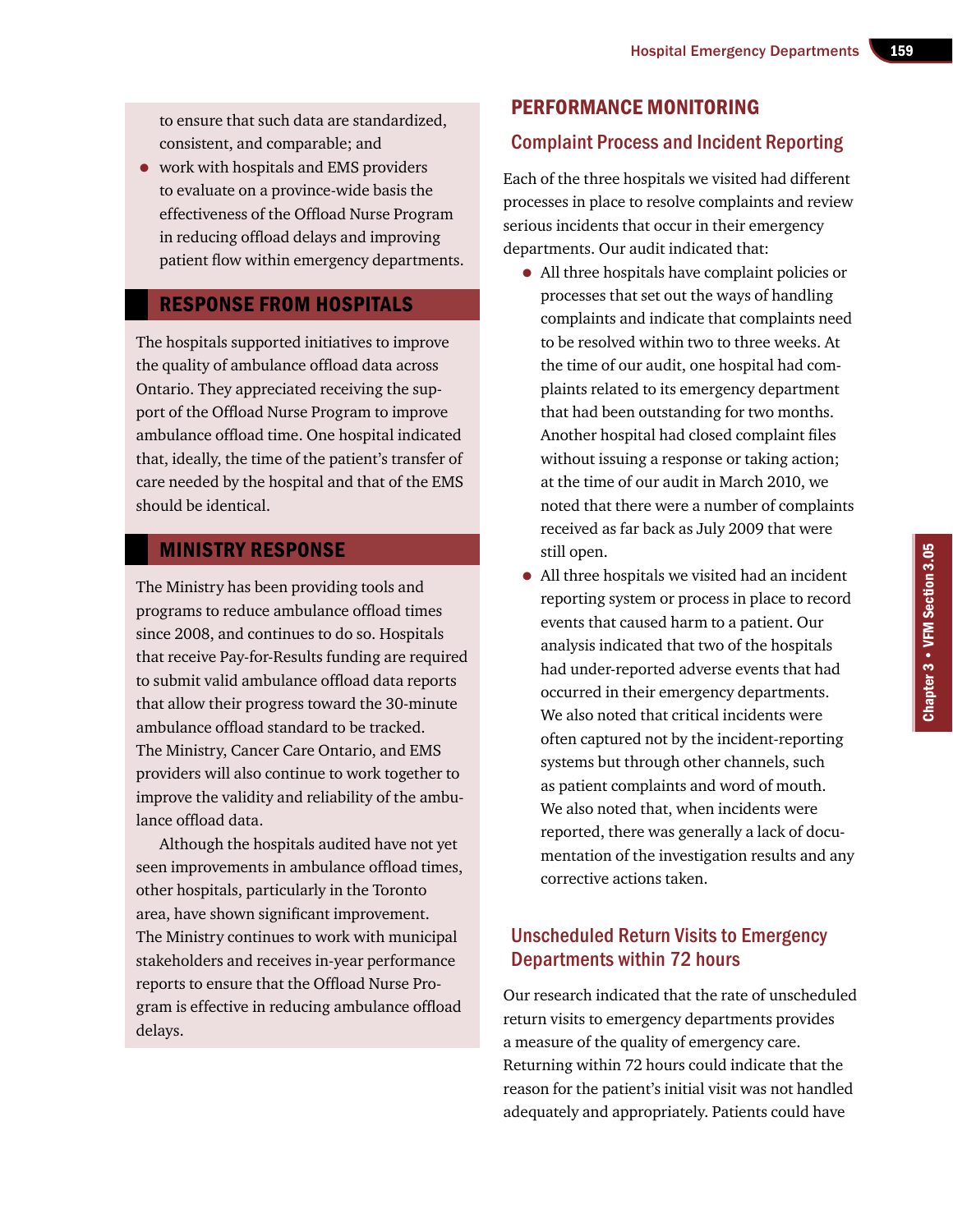received wrong diagnoses during their first visit, or diagnosis was delayed, resulting in their return. The medical directors at all three hospitals we visited informed us that, although they were able to provide data related to return visits, the only return-visit cases they usually reviewed were those where deaths had occurred.

We reviewed patient files related to returnvisit cases in the three hospitals we visited and found instances where patients were discharged inappropriately from emergency departments with no proper tests, such as ECGs or blood work, done during their initial visits to emergency departments. Some of those patients who had revisited the emergency departments shortly after being discharged were admitted for emergency surgery or, in a few cases, had even died subsequently. Clearly, medical decisions involve a high degree of judgment, and medical staff will not make the right decision 100% of the time. From the perspective of accountability, oversight, and learning, it is important that return visits, particularly those that result in death, be investigated. However, in virtually all the return-visit cases we reviewed where the patient died and the initial decisions may not have been appropriate, either no formal death review was completed or, if it was, no supporting evidence was available documenting the review. In three of these cases, the emergency department agreed that the patients should not have been discharged on their initial visits and that death reviews should have been conducted. In another case, we were told that, because the discharge was determined to be the wrong decision, a formal review would not provide any additional value.

Our review showed that death review processes varied among hospitals. One hospital did not have a formal process to review all deaths occurring in its emergency department; the emergency department's medical director told us that review results or recommendations were not documented but were shared with physicians verbally. Another hospital had a formal process involving a Death Review Committee. The Committee noted that

documentation was a major concern and needed to be improved; it indicated that it was difficult to align the review results with recommendations and to follow up on the recommendations it had made. The third hospital required quarterly reviews of all deaths that occurred in its emergency department and that the results be reported to its Quality and Patient Safety Committee. However, we noted that no such reviews had been done since July 2008.

## Patients Who Left without Being Seen or Left against Medical Advice

The rate at which patients leave the emergency department without being seen by physicians or without having completed treatment is a recognized indicator of emergency-department performance and quality. Although there is currently no provincial standard, our research shows that the industry standard rate of patients who leave without being seen or treated is 2% to 3%. At each of the three hospitals we visited, the rate was about 6%, reaching as much as 8% during some months. Patients leave before being seen or completing treatment mainly due to prolonged waiting. According to the Ontario Hospital Association, all hospitals should have a documented process in place to follow up with those patients who leave without being seen or treated. Our review of patient files showed that one of the three emergency departments we visited generally did attempt to follow up with these patients, especially if they left against medical advice. However, at the other two hospitals, there were instances where no follow-up occurred with patients who were triaged as high as CTAS 2 and 3 but who had left the emergency department without being seen or against medical advice.

#### Recommendation 8

To ensure that emergency departments are providing high-quality emergency care to all patients, hospitals should: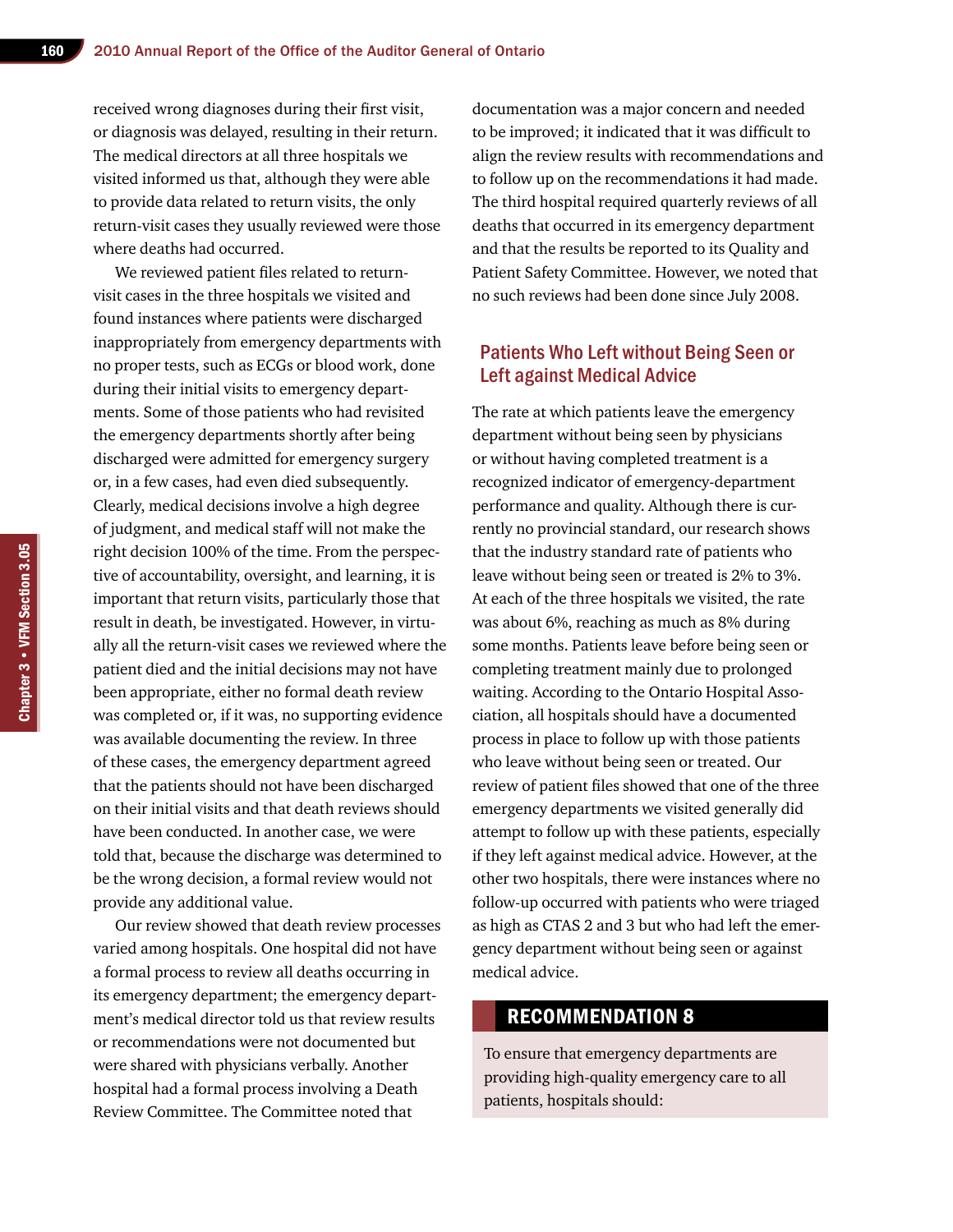- promote a culture of patient safety by using a non-punitive and "lesson-learned" approach to ensure that adverse events are reported and summarized for analysis and corrective actions; and
- follow up with patients who have been triaged as having serious medical conditions but who have left emergency departments without being seen by doctors or having completed treatment.

#### Response from Hospitals

The hospitals generally agreed with this recommendation and acknowledged the importance of incident reviews and reporting as a means of monitoring the quality of patient care. One hospital noted that it has a formal policy and procedures in place to review unexpected deaths. It has a multidisciplinary team that reviews cases and then makes recommendations and specific action plans. Another hospital has launched an on-line incident-reporting tool to track incidents throughout the hospital.

## Ministry Response

The Ministry supports this recommendation and agrees that reducing the "left without being seen" (LWBS) numbers will contribute to patient safety. The Ministry also believes that research should be conducted to determine the prevalence of adverse events among patients who have left emergency departments without being seen.

In the 2010/11 fiscal year, the Ministry provided dedicated funding as part of the Payfor-Results program to reduce the wait time to initial assessment by 10%. This indicator is closely correlated with the number of people who have left without being seen; thus, as we reduce the time to initial assessment, we will see a reduction in LWBS numbers.

## Alternatives to Emergency-Department Services

The opinion of the Physician Hospital Care Committee in its 2006 report on Improving Access to Emergency Care was that diverting low-acuity patients would only minimally reduce demand for emergency departments and only minimally impact wait times. However, we noted that in 2008/09, 2.5 million emergency-department visits—about half of all emergency-department visits in Ontario—were made by patients with less urgent (CTAS 4) and non-urgent needs (CTAS 5), who could have been supported by other medical alternatives, such as walk-in clinics, family doctors, and urgent care centres.

## Low-acuity Patients

Although low-acuity patients (CTAS 4 and 5) arriving at emergency departments with minor conditions can usually be treated and discharged quickly, over three-quarters of the emergency departments we surveyed stated that low-acuity patients definitely had a detrimental impact on emergencydepartment overcrowding and patient flow. We also noted that:

• In July 2009, the *Canadian Journal of Emergency Medicine* published the Predictors of Workload in the Emergency Room (POWER) study, which found that there was marked variation in the amount of time required by emergency-department physicians to assess and treat patients in each CTAS level. (The average time was 73.6 minutes for CTAS 1; 38.9 minutes for CTAS 2; 26.3 minutes for CTAS 3; 15.0 minutes for CTAS 4; and 10.9 minutes for CTAS 5.) Using the results from the POWER study and the volume of emergency-department visits in 2008/09, we estimated that about 30% of all emergencydepartment physician time was spent on CTAS 4 and 5 patients in Ontario.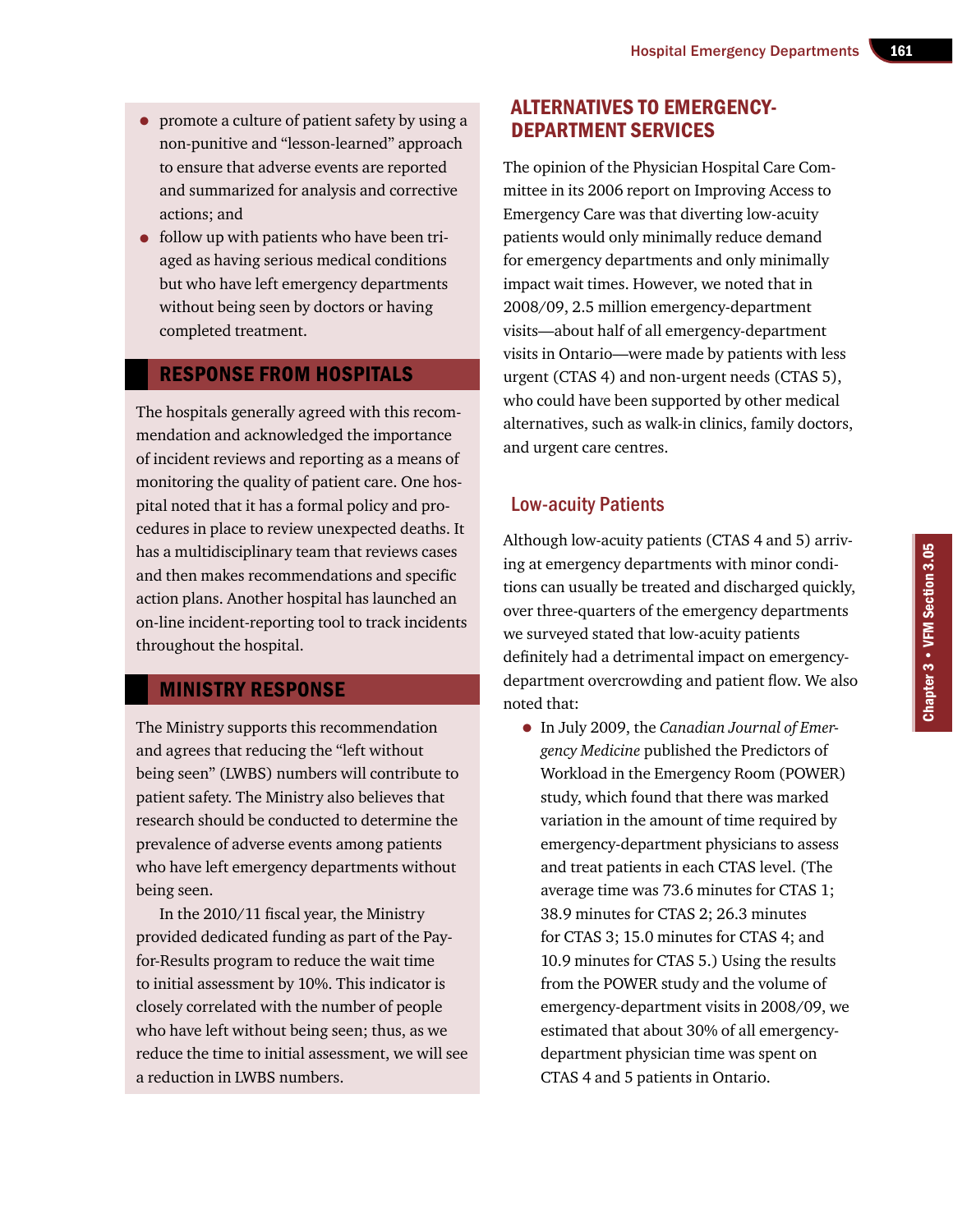- Patients without family doctors or patients who are unable to get in to see their family doctors often end up in emergency departments. We noted that, in 2008/09, of those low-acuity patients (CTAS 4 and 5) who visited emergency departments, about 14% (349,000) had no family doctor. All three hospitals we visited and over 80% of the hospitals we surveyed expressed concern about "people with untimely access to or no family doctors" frequently visiting emergency departments.
- There were many frequent visitors to emergency departments who made at least one visit per month. In 2008/09, about 100 patients made 1,600 visits in total to the three emergency departments we visited. Many of these visits were related to minor symptoms. For example, one patient made 43 visits in 22 months with such non-emergent conditions as back pain, headache, dizziness, or flu-like symptoms. The patient was instructed on several occasions to follow up with the family doctor.
- At one emergency department we visited, we were told that emergency departments are no longer a place for "emergencies " because they are inundated with patients who believe that they can obtain faster access to specialists and lab tests at emergency departments instead of waiting for referrals from family doctors. The manager of the diagnostic imaging department at another hospital also informed us that many patients visit emergency departments simply because they are unable to have their diagnostic tests completed quickly through other channels.

#### Urgent Care Centres

At the time of our audit, there were 15 urgent care centres in Ontario, established to serve patients who need treatment for illnesses or injuries that cannot wait but that are not life-threatening. Urgent care centres remain open during the day, in the evening, and on weekends to provide diagnosis and such treatments as casts, eye care, stitches, and x-rays. (They do not provide surgery.) Emergency departments and paramedics informed us that urgent care centres have the potential to relieve pressure at emergency departments by reducing the number of low-acuity patients visiting emergency departments. However, the following factors have prevented urgent care centres from functioning as effectively as possible:

- The public has not been educated sufficiently to be able to make the decision whether their condition requires treatment in an emergency department or can be handled appropriately by an urgent care centre. One emergency department informed us that, although there has been a Ministry-sponsored TV advertisement aimed at educating the public on where to seek medical care, much more needs to be done. Another emergency department told us that it is important to provide ongoing education and send clear messages to the public on appropriate use of urgent care centres and emergency departments, because it is often mistakenly believed that urgent care centres are staffed and equipped like emergency departments to provide resuscitation, when, in fact, high-acuity patients need to go to a full-service emergency department.
- EMS paramedics told us that they had transferred a number of patients from urgent care centres to emergency departments when the patients' conditions were such that they should have gone directly to an emergency department. On the other hand, one urgent care centre told us that only about 4% of its patients were transferred to emergency departments for treatment. As well, emergency-department management at one hospital also told us that the transfer rate to emergency departments was less than 5% for most urgent care centres.